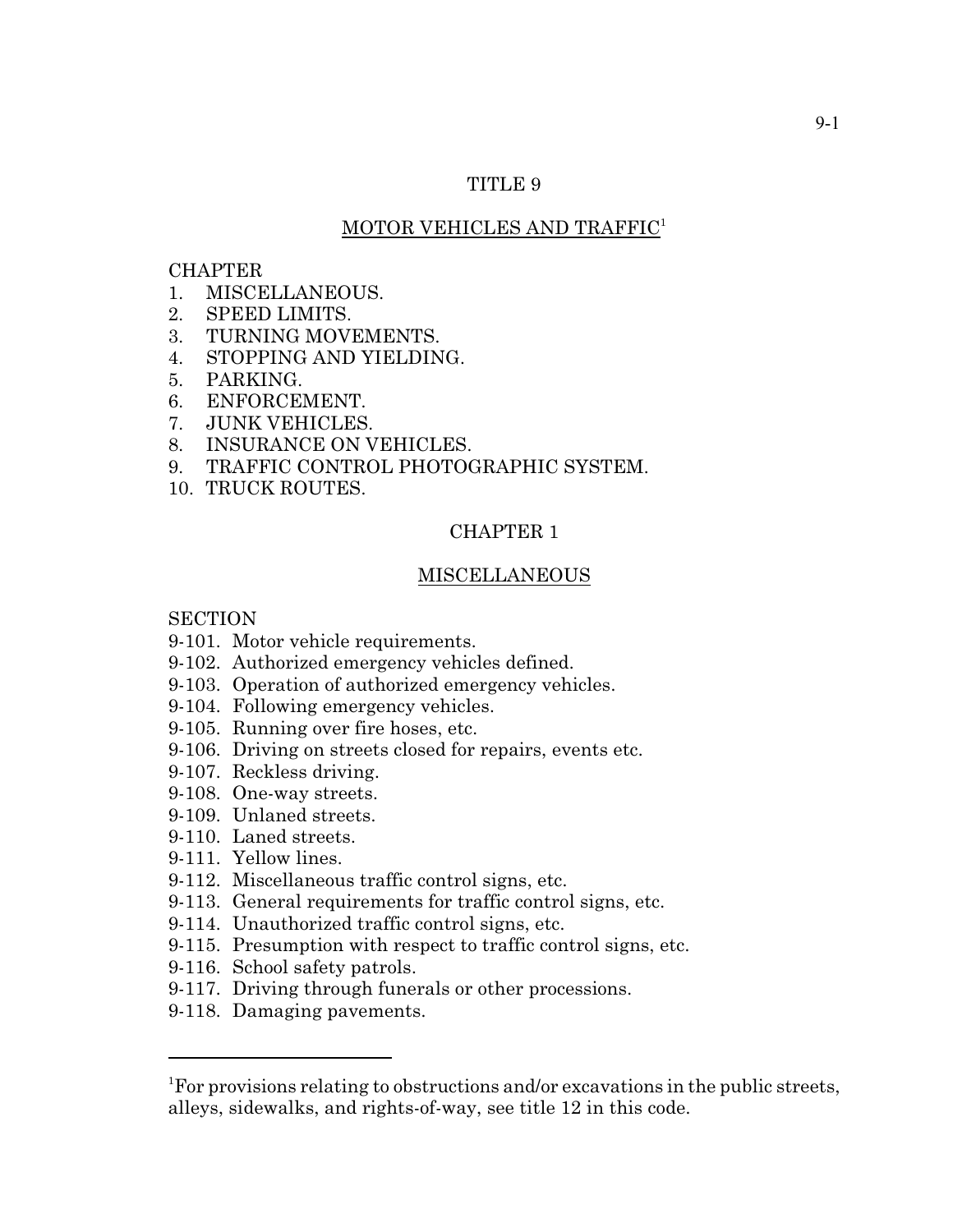- 9-119. Clinging to vehicles in motion.
- 9-120. Riding on outside of vehicles.
- 9-121. Backing vehicles.
- 9-122. Projections from the rear of vehicles.
- 9-123. Causing unnecessary noise.
- 9-124. Vehicles and operators to be licensed.
- 9-125. Passing.
- 9-126. Bicycles, scooters, motorcycles, skateboards, etc.
- 9-127. Police authority to re-route traffic.
- 9-128. Driving under the influence.
- 9-129. Adopting of state traffic statutes and regulations, and traffic related fines.
- 9-130. Jonesborough driving school program established.

9-101. Motor vehicle requirements. It shall be unlawful for any person to operate any motor vehicle within the corporate limits unless such vehicle is equipped with properly operating muffler, lights, brakes, horn, and such other equipment as is prescribed and required by of the Tennessee Code Annotated, chapter 9, title 55. (Ord. of April 19, 1977, § 1-101)

9-102. Authorized emergency vehicles defined. Authorized emergency vehicles shall be fire department vehicles, police vehicles, and such ambulances and other emergency vehicles as are designated by the board of mayor and aldermen. (Ord. of April 19, 1977, § 1-102)

9-103. Operation of authorized emergency vehicles.<sup>1</sup> (1) The driver of an authorized emergency vehicle, when responding to an emergency call, or when in the pursuit of an actual or suspected violator of the law, or when responding to but not upon returning from a fire alarm, may exercise the privileges set forth in this section, subject to the conditions herein stated.

(2) The driver of an authorized emergency vehicle may park or stand, irrespective of the provisions of this title; proceed past a red or stop signal or stop sign, but only after slowing down to ascertain that the intersection is clear; exceed the maximum speed limit and disregard regulations governing direction of movement or turning in specified directions so long as he does not endanger life or property.

(3) The exemptions herein granted for an authorized emergency vehicle shall apply only when the driver of any such vehicle while in motion sounds an audible signal by bell, siren, or exhaust whistle and when the vehicle is equipped with at least one (1) lighted lamp displaying a red light visible

<sup>1</sup>See § 9-401 in this code for provisions with respect to the operation of other vehicles upon the approach of emergency vehicles.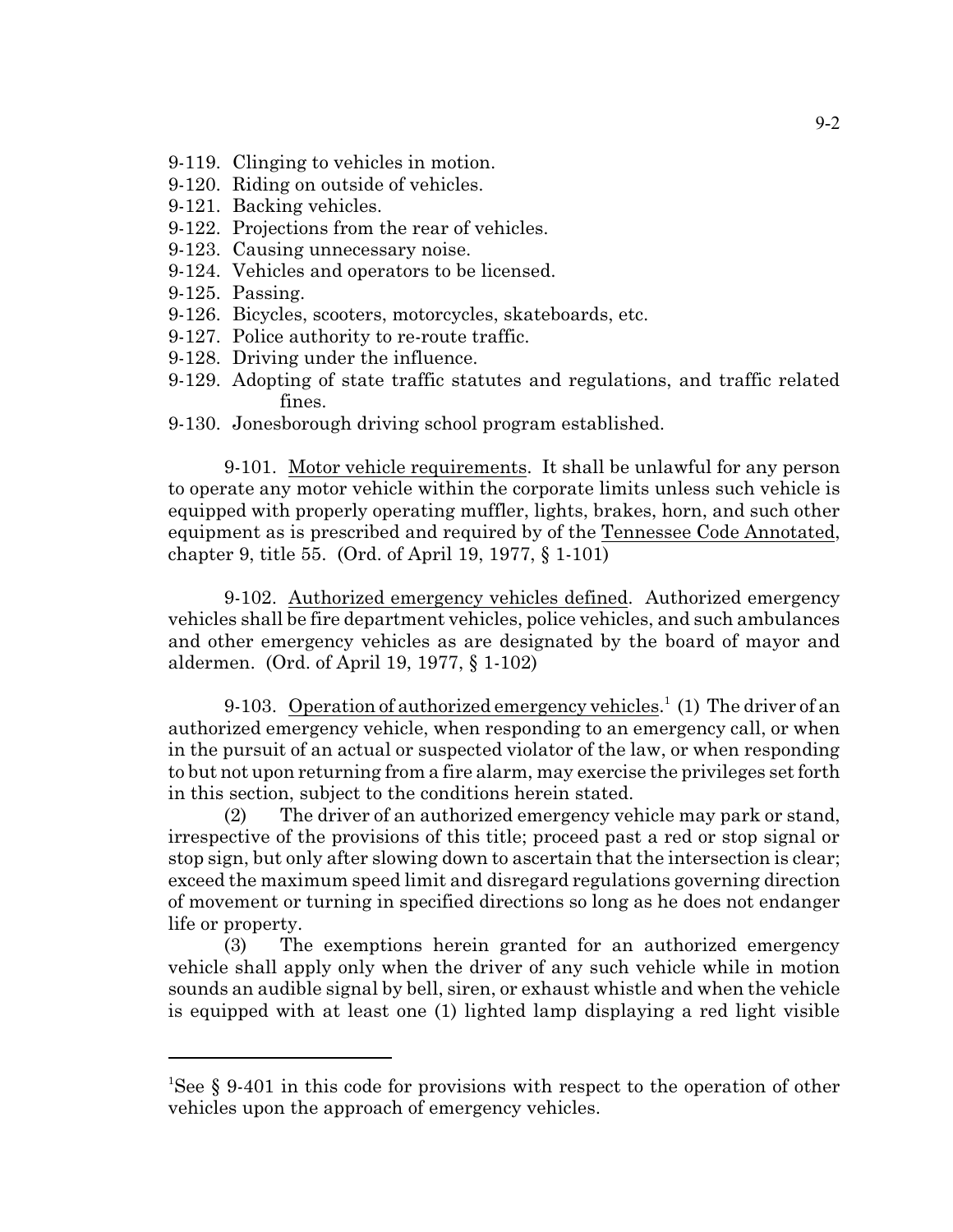under normal atmospheric conditions from a distance of five hundred feet (500') to the front of such vehicle, except that an authorized emergency vehicle operated as a police vehicle need not be equipped with or display a red light visible from in front of the vehicle.

(4) The foregoing provisions shall not relieve the driver of an authorized emergency vehicle from the duty to drive with due regard for the safety of all persons, nor shall such provisions protect the driver from the consequences of his reckless disregard for the safety of others. (Ord. of April 19, 1977, § 1-103)

9-104. Following emergency vehicles. No driver of any vehicle shall follow any authorized emergency vehicle apparently traveling in response to an emergency call closer than five hundred feet (500') or drive or park any vehicle within the block where fire apparatus has stopped in answer to a fire alarm. (Ord. of April 19, 1977, § 1-104)

9-105. Running over fire hoses, etc. It shall be unlawful for any person to drive over any hose lines or other equipment of the fire department except in obedience to the direction of a firefighter or police officer. (Ord. of April 19, 1977, § 1-105)

9-106. Driving on streets closed for repairs, events etc. Except for necessary access to property abutting thereon, no motor vehicle shall be driven upon any street that is barricaded, events or closed for repairs, events or other lawful purpose except as follows:

(1) Emergency vehicles.

(2) Service vehicles authorized by the police department to access certain areas within the barricaded boundary and to operate under guidelines established by the police department including a maximum limit of ten (10) miles per hour.

(3) During events and activities, slow moving vehicles, as defined by the state, that were once golf carts or other similar type vehicle with a maximum speed of twenty-five (25) miles per hour and authorized by the police department to access certain areas within the event or activity boundary and operating under guidelines established by the police department. (Ord. of April 19, 1977, § 1-106, as replaced by Ord. #2013-04, May 2013)

9-107. Reckless driving. Irrespective of the posted speed limit, no person, including operators of emergency vehicles, shall drive any vehicle in willful or wanton disregard for the safety of persons or property. (Ord. of April 19, 1977, § 1-107)

9-108. One-way streets. On any street for one-way traffic with posted signs indicating the authorized direction of travel at all intersections offering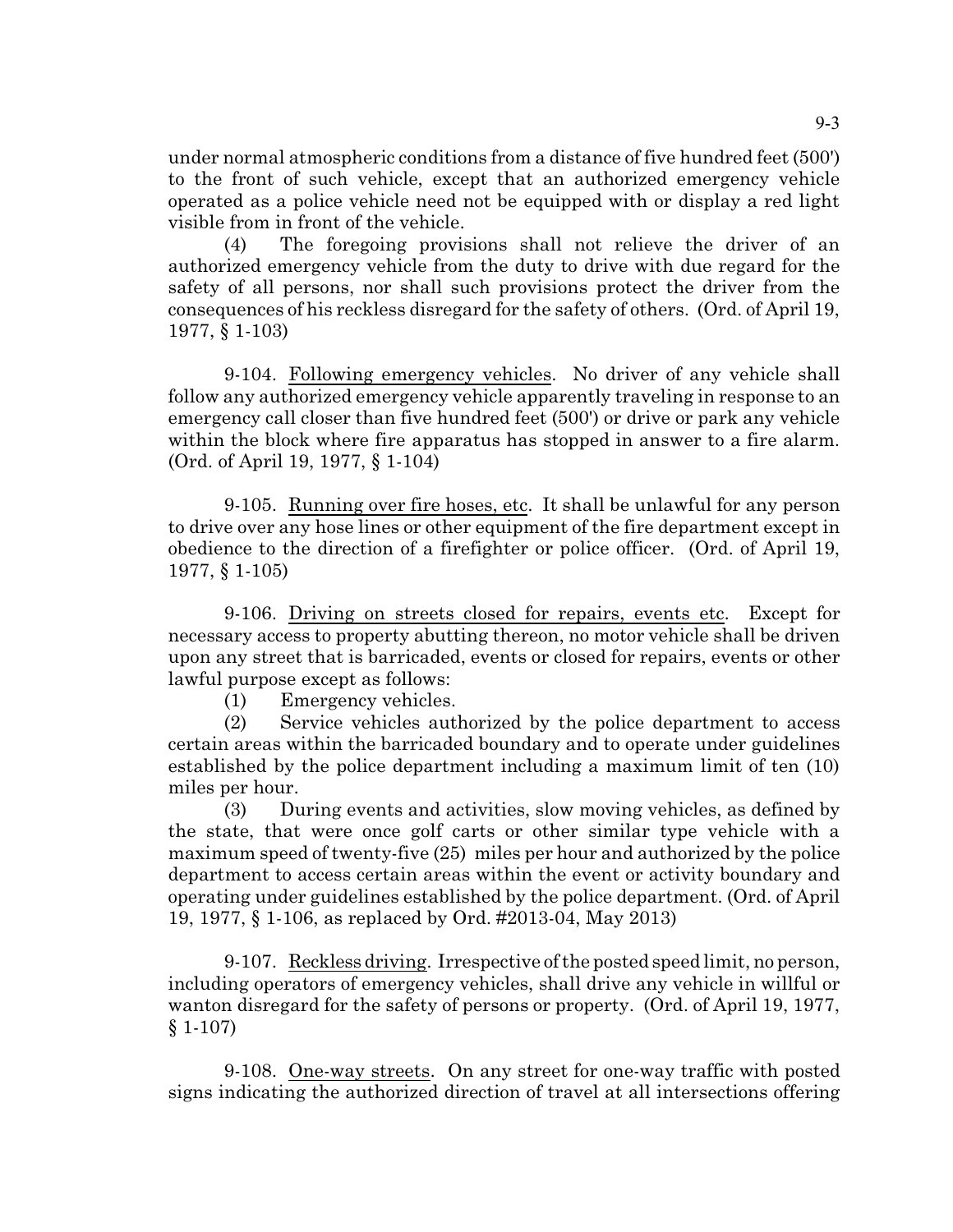access thereto, no person shall operate any vehicle except in the indicated direction. (Ord. of April 19, 1977, § 1-109)

9-109. Unlaned streets. (1) Upon all unlaned streets of sufficient width, a vehicle shall be driven upon the right half of the street except:

(a) When lawfully overtaking and passing another vehicle proceeding in the same direction.

(b) When the right half of a roadway is closed to traffic while under construction or repair.

(c) Upon a roadway designated and sign posted by the town for one-way traffic.

(2) All vehicles proceeding at less than the normal speed of traffic at the time and place and under the conditions then existing shall be driven as close as practicable to the right-hand curb or edge of the roadway, except when overtaking and passing another vehicle proceeding in the same direction or when preparing for a left turn. (Ord. of April 19, 1977, § 1-110)

9-110. Laned streets. On streets marked with traffic lanes, it shall be unlawful for the operator of any vehicle to fail or refuse to keep his vehicle within the boundaries of the proper lane for his direction of travel except when lawfully passing another vehicle or preparatory to making a lawful turning movement.

On two (2) and three (3) lane streets, the proper lane for travel shall be the right-hand lane unless otherwise clearly marked. On streets with four (4) or more lanes, either of the right-hand lanes shall be available for use except that the traffic moving at less than the normal rate of speed shall use the extreme right lane. On one-way streets either lane may be lawfully used in the absence of markings to the contrary. (Ord. of April 19, 1977, § 1-111)

9-111. Yellow lines. On streets with a yellow line placed to the right of any lane line or centerline, such yellow line shall designate a no-passing zone, and no operator shall drive his vehicle or any part thereof across or to the left of such yellow line except when necessary to make a lawful left turn from such street. (Ord. of April 19, 1977, § 1-112)

9-112. Miscellaneous traffic control signs, etc.<sup>1</sup> It shall be unlawful for any pedestrian or the operator of any vehicle to violate or fail to comply with any traffic control sign, signal, marking, or device placed or erected by the state or the town unless otherwise directed by a police officer.

It shall be unlawful for any pedestrian or the operator of any vehicle willfully to violate or fail to comply with the reasonable directions of any police officer. (Ord. of April 19, 1977, § 1-113)

<sup>&</sup>lt;sup>1</sup>See also §§ 9-405 to 9-408 in this code.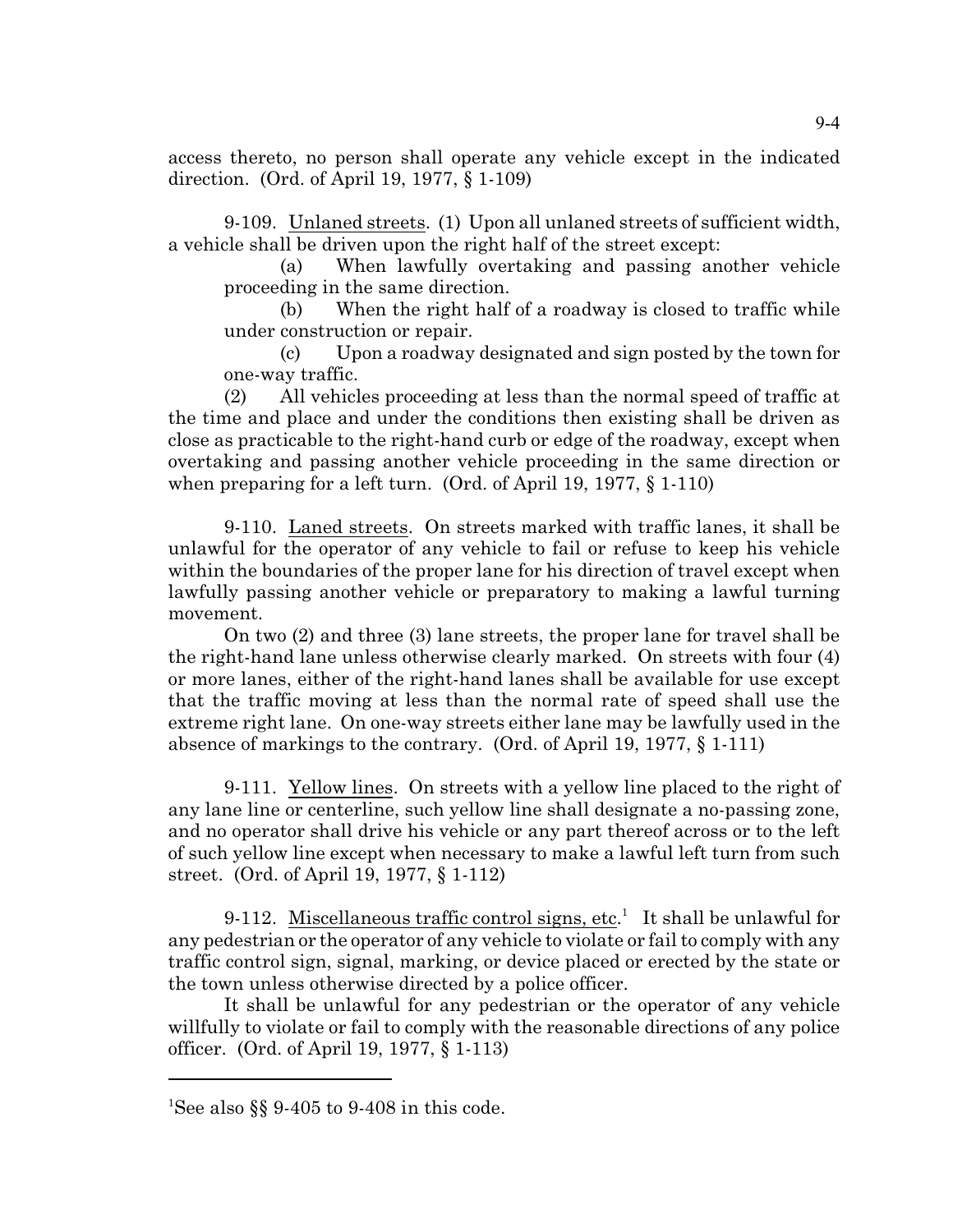9-113. General requirements for traffic control signs, etc. All traffic control signs, signals, markings, and devices shall conform to the latest revision of the Manual on Uniform Traffic Control Devices for Streets and Highways,<sup>1</sup> published by the U.S. Department of Transportation, Federal Highway Administration, and shall, so far as practicable, be uniform as to type and location throughout the town. This section shall not be construed as being mandatory but is merely directive. (Ord. of April 19, 1977, § 1-114)

9-114. Unauthorized traffic control signs, etc. No person shall place, maintain, or display upon or in view of any street, any authorized sign, signal, marking, or device which purports to be or is an imitation of or resembles an official traffic control sign, signal, marking, or device or railroad sign or signal, or which attempts to control the movement of traffic or parking of vehicles, or which hides from view or interferes with the effectiveness of any official traffic-control sign, signal, marking, or device or any railroad sign or signal. (Ord. of April 19, 1977, § 1-115)

9-115. Presumption with respect to traffic control signs, etc. When a traffic control sign, signal, marking, or device has been placed, the presumption shall be that it is official and that it has been lawfully placed by the proper authority. All presently installed traffic control signs, signals, markings, and devices are hereby expressly authorized, ratified, approved, and made official. (Ord. of April 19, 1977, § 1-116)

9-116. School safety patrols. All motorists and pedestrians shall obey the directions or signals of school safety patrols when such patrols are assigned under the authority of the police department and are acting in accordance with instructions; provided, that such persons giving any order, signal, or direction shall at the time be wearing some insignia and/or using authorized flags for giving signals. (Ord. of April 19, 1977, § 1-117)

9-117. Driving through funerals or other processions. Except when otherwise directed by a police officer, no driver of a vehicle shall drive between the vehicles comprising a funeral or other authorized procession while they are in motion and when such vehicles are conspicuously designated. (Ord. of April 19, 1977, § 1-118)

9-118. Damaging pavements. No person shall operate or cause to be operated upon any street of the town any vehicle, motor propelled or otherwise, which by reason of its weight or the character of its wheels, tires, or track is

<sup>1</sup>This manual may be obtained from the Superintendent of Documents, U.S. Government Printing Office, Washington, D.C. 20402.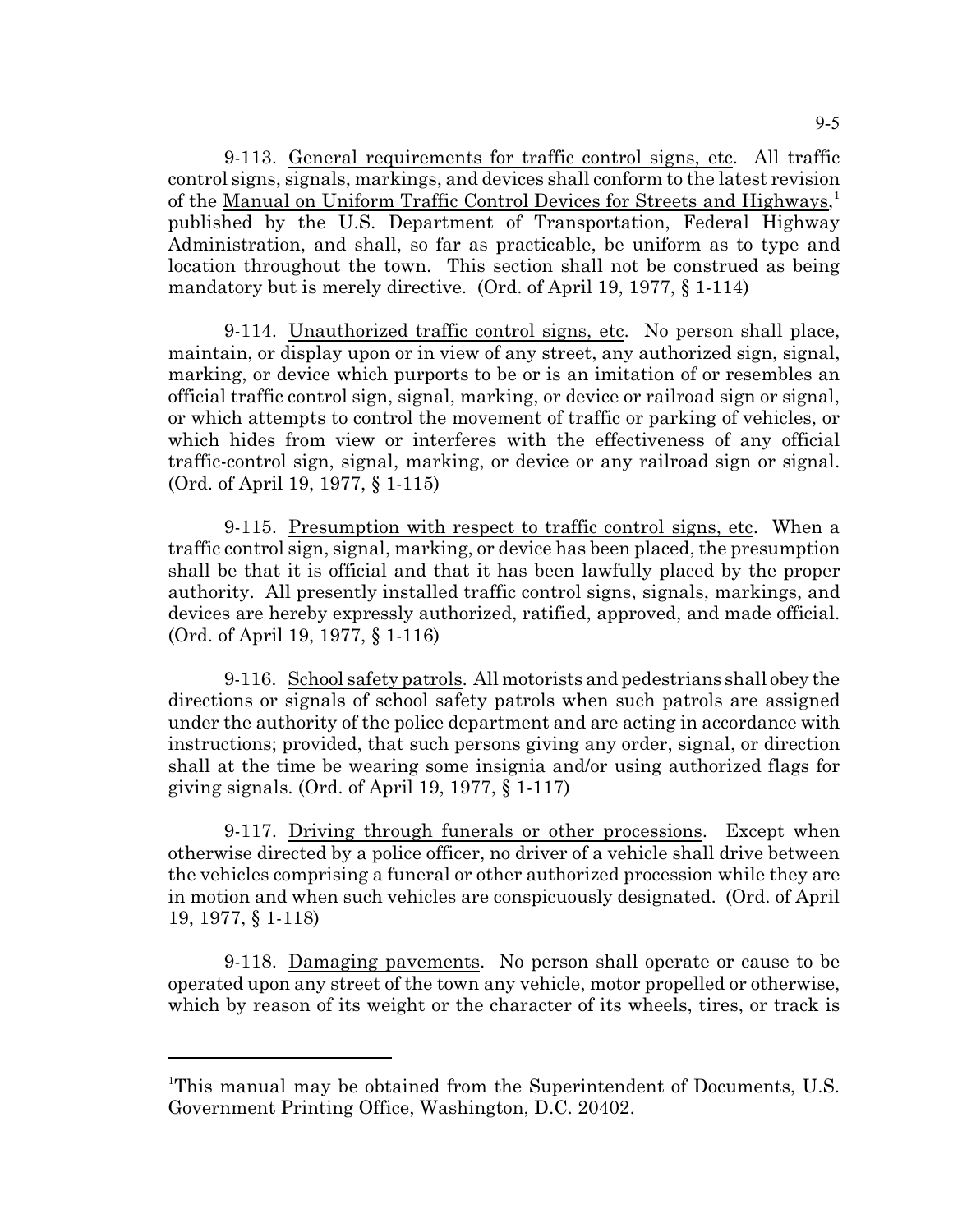likely to damage the surface or foundation of the street. (Ord. of April 19, 1977, § 1-119)

9-119. Clinging to vehicles in motion. It shall be unlawful for any person traveling upon any bicycle, motorcycle, coaster, sled, roller skates, or any other vehicle to cling to or attach himself or his vehicle to any other moving vehicle upon any street, alley, or other public way or place. (Ord. of April 19, 1977, § 1-120)

9-120. Riding on outside of vehicles. It shall be unlawful for any person to ride, or for the owner or operator of any motor vehicle being operated on a street, alley, or other public way or place to permit any person to ride on any portion of such vehicle not designed or intended for the use of passengers. This section shall not apply to persons engaged in the necessary discharge of lawful duties nor to persons riding in the load-carrying space of trucks. (Ord. of April 19, 1977, § 1-121)

9-121. Backing vehicles. The driver of a vehicle shall not back the same unless such movement can be made with reasonable safety and without interfering with other traffic. (Ord. of April 19, 1977, § 1-122)

9-122. Projections from the rear of vehicles. Whenever the load or any projecting portion of any vehicle shall extend beyond the rear of the bed or body thereof, the operator shall display at the end of such load or projection, in such position as to be clearly visible from the rear of such vehicle, a red flag being not less than twelve (12) inches square. Between one-half (½) hour after sunset and one-half  $\left(\frac{1}{2}\right)$  hour before sunrise, there shall be displayed in place of the flag a red light plainly visible under normal atmospheric conditions at least two hundred feet (200') from the rear of such vehicle. (Ord. of April 19, 1977, § 1-123)

9-123. Causing unnecessary noise. It shall be unlawful for any person to cause unnecessary noise by unnecessarily sounding the horn, "racing" the motor, or causing the "screeching" or "squealing" of the tires on any motor vehicle. (Ord. of April 19, 1977, § 1-124)

9-124. Vehicles and operators to be licensed. It shall be unlawful for any person to operate a motor vehicle in violation of the "Tennessee Motor Vehicle Title and Registration Law" or the "Uniform Motor Vehicle Operators' and Chauffeurs' License Law." (Ord. of April 19, 1977, § 1-125)

9-125. Passing. Except when overtaking and passing on the right is permitted, the driver of a vehicle passing another vehicle proceeding in the same direction shall pass to the left thereof at a safe distance and shall not again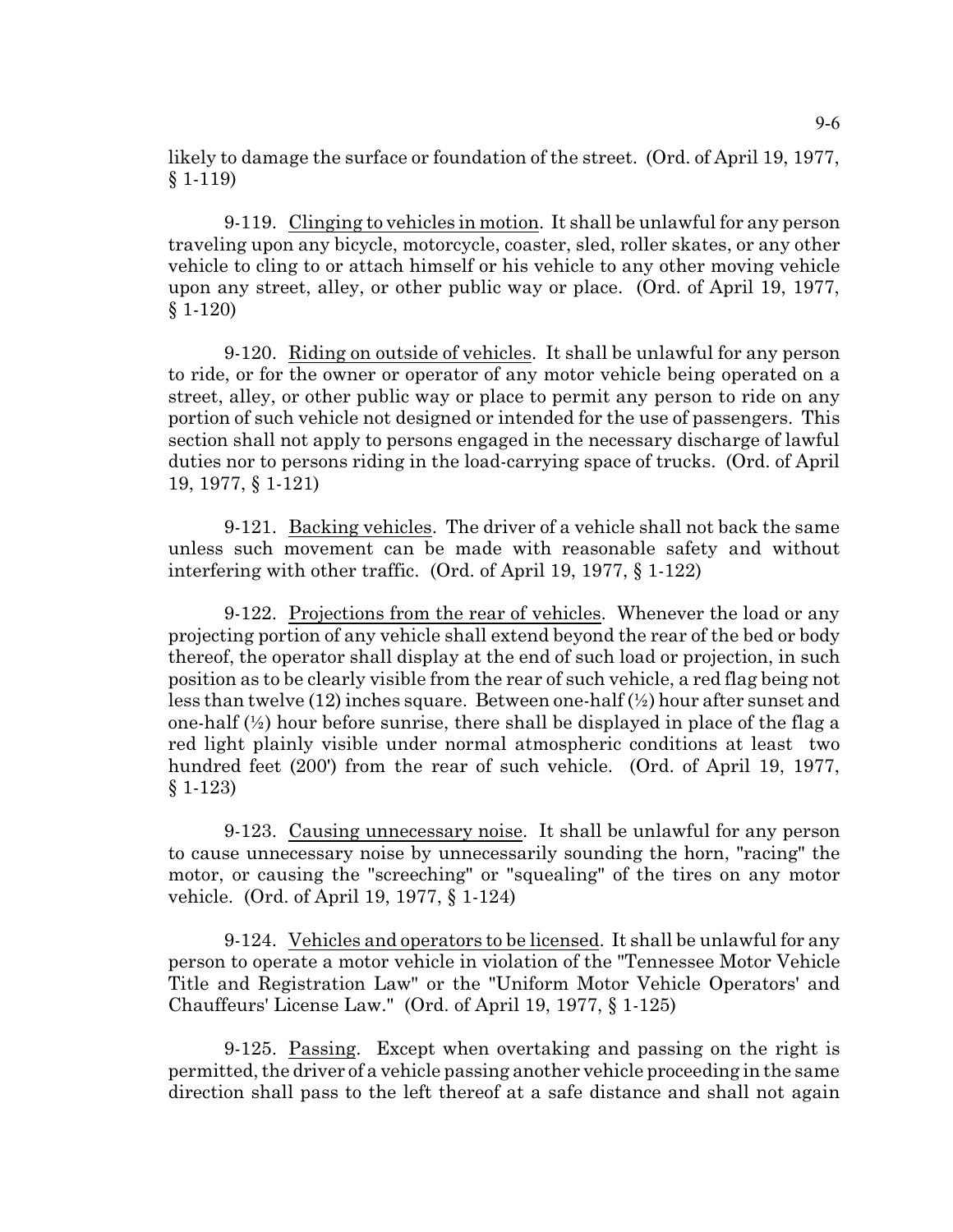drive to the right side of the street until safely clear of the overtaken vehicle. The driver of the overtaken vehicle shall give way to the right in favor of the overtaking vehicle on audible signal and shall not increase the speed of his vehicle until completely passed by the overtaking vehicle.

When the street is wide enough, the driver of a vehicle may overtake and pass upon the right of another vehicle which is making or about to make a left turn.

The driver of a vehicle may overtake and pass another vehicle proceeding in the same direction either upon the left or upon the right on a street of sufficient width for four (4) or more lanes of moving traffic when such movement can be made in safety.

No person shall drive off the pavement or upon the shoulder of the street in overtaking or passing on the right.

When any vehicle has stopped at a marked crosswalk or at an intersection to permit a pedestrian to cross the street, no operator of any other vehicle approaching from the rear shall overtake and pass such stopped vehicle.

No vehicle operator shall attempt to pass another vehicle proceeding in the same direction unless he can see that the way ahead is sufficiently clear and unobstructed to enable him to make the movement in safety. (Ord. of April 19, 1977, § 1-126)

9-126. Bicycles, scooters, motorcycles, skateboards, etc. Every person riding or operating a bicycle, scooter, motorcycle, or any motor-driven cycle, skateboard, go cart, or any wheeled vehicle designed for recreation or transportation shall be subject to the provisions of all traffic ordinances, rules, and regulations of the town applicable to the driver or operator of other vehicles except as to those provisions which by their nature can have no application to bicycles, motorcycles, or motor-driven cycles.

No person operating or riding a bicycle, motorcycle, or motor-driven cycle shall ride other than upon or astride the permanent and regular seat attached thereto, nor shall the operator carry any other person upon such vehicle other than upon a firmly attached and regular seat thereon.

No bicycle, motorcycle, or motor-driven cycle shall be used to carry more persons at one (1) time than the number for which it is designed and equipped.

No person operating a bicycle, motorcycle, or motor-driven cycle shall carry any package, bundle, or article which prevents the rider from keeping both hands upon the handlebar.

No person riding or operating a bicycle, scooter, skateboard, go cart or other wheeled vehicle shall operate such vehicle in a manner that interferes with motor vehicular traffic or causes a hazard to any pedestrian.

No person under the age of sixteen (16) years shall operate any motorcycle or motor-driven cycle while any other person is a passenger upon said motor vehicle.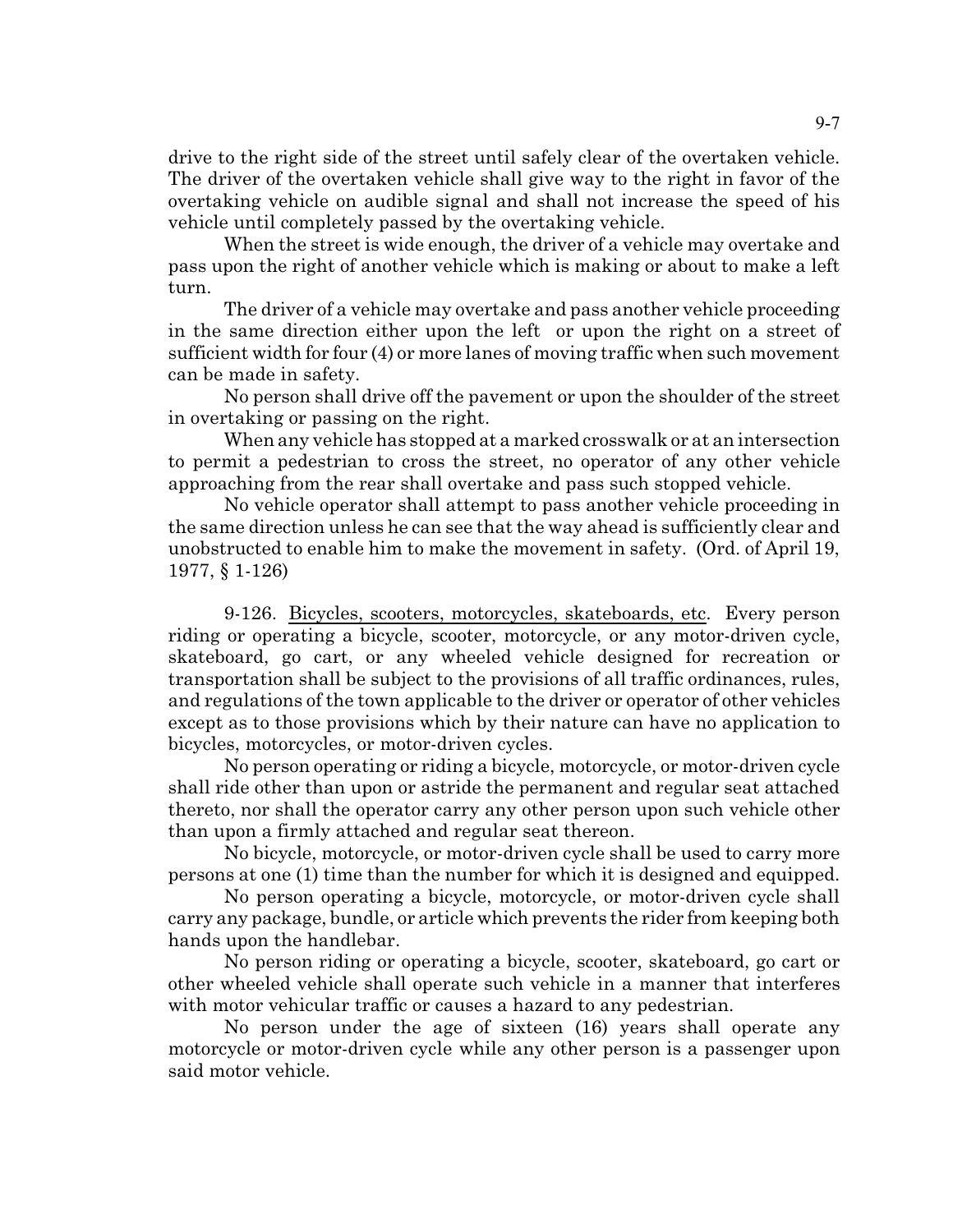All motorcycles and motor-driven cycles operated on public ways within the corporate limits shall be equipped with crash bars approved by the state's Commissioner of Safety.

Each driver of a motorcycle or motor-driven cycle and any passenger thereon shall be required to wear on his head a crash helmet of a type approved by the state's Commissioner of Safety.

Every motorcycle or motor-driven cycle operated upon any public way within the corporate limits shall be equipped with a windshield of a type approved by the state's Commissioner of Safety, or, in the alternative, the operator and any passenger on any such motorcycle or motor-driven cycle shall be required to wear safety goggles of a type approved by the state's Commissioner of Safety for the purpose of preventing any flying object from striking the operator or any passenger in the eyes.

It shall be unlawful for any person to operate or ride on any vehicle in violation of this section, and it shall also be unlawful for any parent or guardian knowingly to permit any minor to operate a motorcycle or motor-driven cycle in violation of this section. (Ord. of April 19, 1977, as amended by ord. of October 9, 1989)

9-127. Police authority to re-route traffic. The chief of police may authorize the re-routing of traffic at any time he deems necessary for the health, safety, and welfare of the general public. (Code of 1982)

9-128. Driving under the influence. No person shall drive or operate any automobile or other motor driven vehicle while under the influence of an intoxicant, or while under the influence of narcotic drugs, or while under the influence of drugs producing stimulating effects on the central nervous system. (Code of 1982)

9-129. Adopting of state traffic statutes and regulations, and traffic related fines. (1) Pursuant to and to the full extent allowed by Tennessee Code Annotated,  $\S$  16-18-302(a)(2) and other state law, all violations of state regulations for the operation of vehicles committed within the corporate limits of Jonesborough which are defined by state law are hereby designated and declared to be offenses against the Town of Jonesborough also. This provision shall be specifically incorporate, but shall not be limited to, Tennessee Code Annotated, §§ 55-8-101 through 55-8-193, 55-10-101 through 55-10-310, 55-50-301, 55-50-302, 55-50-304, 55-50-305, 55-50-311, 55-50-601, 55-10-312, and 55-12-139, incorporated herein by reference as if fully set forth in this section. This provision shall apply only to the extent such state criminal statues are a Class C misdemeanor. The maximum penalty for such violations under the code is a civil fine not in excess of fifty dollars (\$50.00) except where as otherwise stipulated in statue statutes.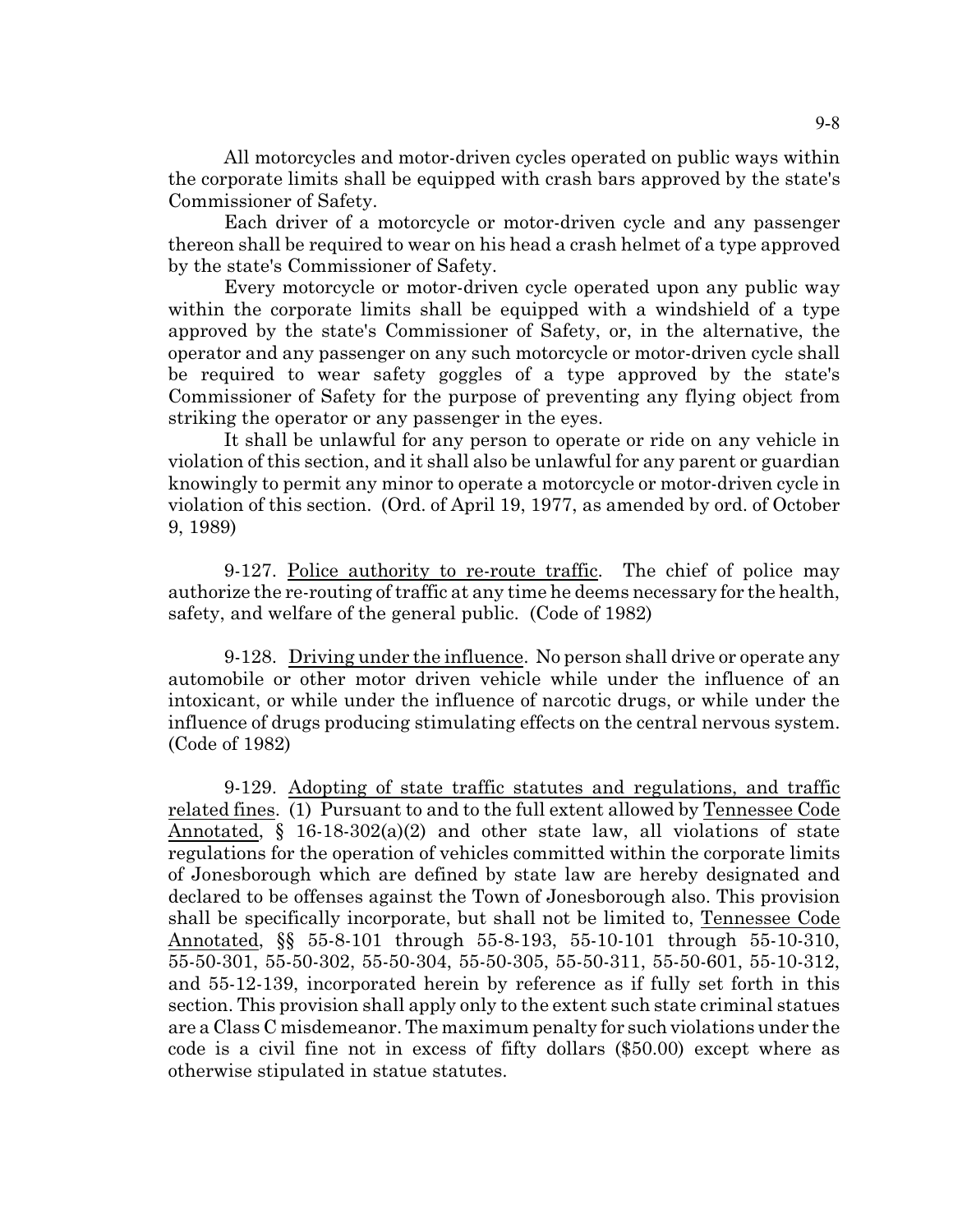(2) The Jonesborough Board of Mayor and Aldermen may adopt by resolution a schedule of fines for various traffic violations for use in traffic enforcement and in programming electronic citation equipment used by the police department. Said list of fines may include the actual fine, litigation tax and court costs, and the violations listed are intended to outline more common offenses and do not represent all possible infractions.

(3) (a) As used in this section, "electronic citation" means a written citation or an electronic citation prepared by a law enforcement officer on paper or on an electronic data device with the intent the citation shall be filed, electronically or otherwise, with a court having jurisdiction over the alleged offense. Replicas of the citation data included in the electronic citation must be sent by electronic transmission within three (3) days of the issuance of the citation to a court with jurisdiction over the alleged offense.

(b) Pursuant to and in accordance with state statutory requirements found in Tennessee Code Annotated, § 55-10-207(3), the town shall collect an electronic citation fee of five dollars (\$5.00) for each traffic citation that results in a conviction. Such fee shall be assessable as court costs and shall be in addition to all other fees, taxes, and charges. It shall be paid by the defendant for any offense cited in a traffic citation delivered that results in a plea of guilty or nolo contendere, or a judgement of guilty.

(c) Sunset provision. The subsection of the chapter,  $\S 9-129(3)$ , and its five dollar (\$5.00) fee requirement, shall terminate five (5) years from the date of adoption, and at that time the town's municipal code shall be so amended and annotated, unless the five (5) year "sunset provision" is determined to be non-binding by the state. (as added by Ord. #2002-14, Dec. 2002, amended by Ord. #2006-10, Oct. 2006, replaced by Ord. #2014-9, Aug. 2014 and amended by Ord. #2019-11, Oct. 2019 *Ch13\_03-08-21*)

9-130 Jonesborough driving school program established. Jonesborough's driving school program is hereby established.

(1) The driving school program shall consist of a four (4) hour driving school and an eight (8) hour driving school.

(a) School classes will be held at a location accessible to the public to be determined by the Jonesborough Chief of Police.

(b) Instructors for the driving school classes must meet any instructor certification requirements necessary, and will be selected by the chief of police.

(c) Instructor compensation will come from the fees established for the driving school.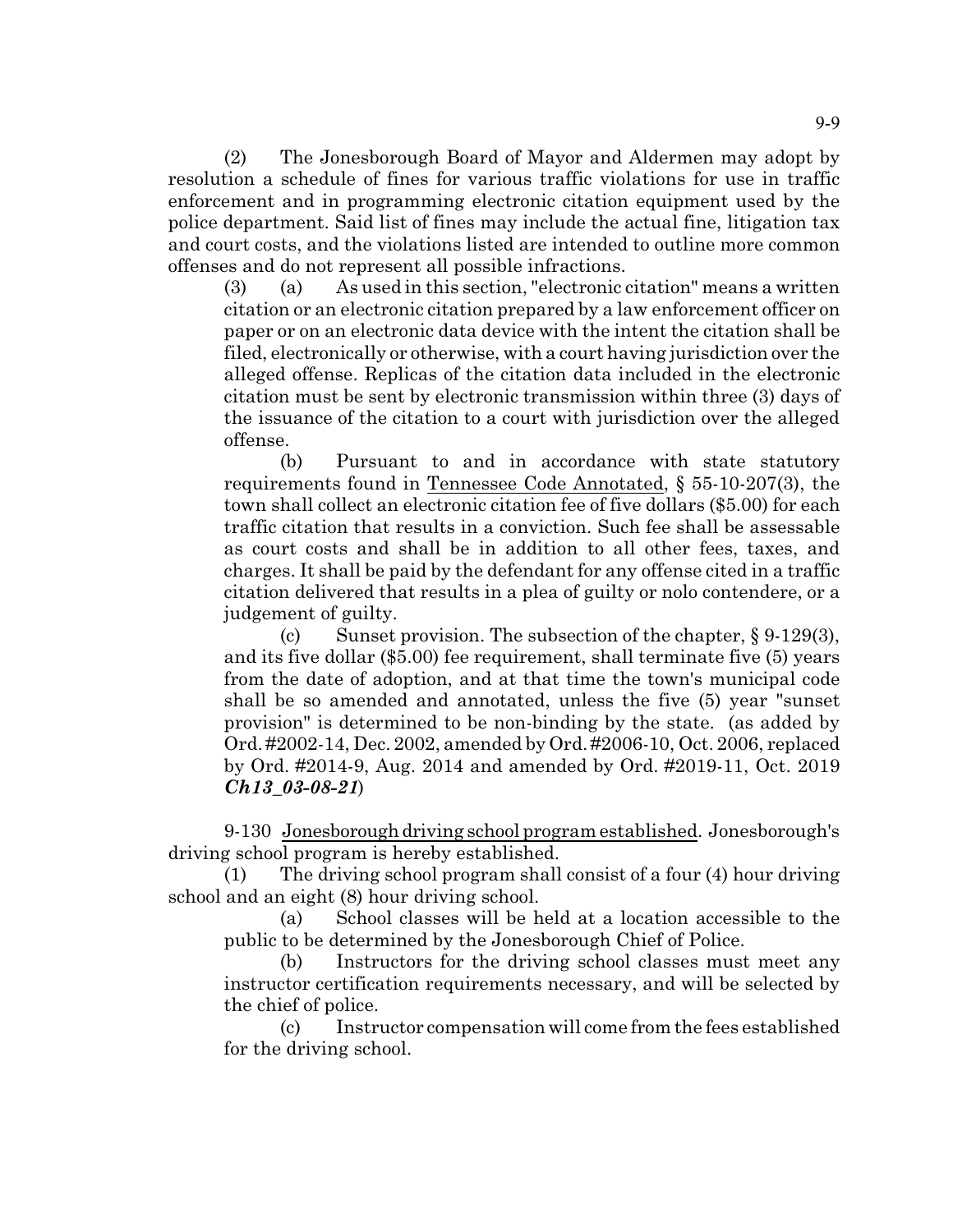(d) The schedule of driving school classes will be determined by the chief of police in association with the individual instructors participating.

(2) The following driving school fees are established:

(a) Four (4) hour driving school is one hundred twenty dollars (\$120.00).

(b) Eight (8) hour driving school is one hundred sixty-five dollars (\$165.00).

(c) Fees for the school must be paid in advance.

(d) Fee payments received must be immediately receipted and submitted through the town recorder's office area.

(e) Fees will be used to pay for instructors, work books, and any other supplies associated with the course instruction.

(3) A driving school technology fund is hereby established in which twelve dollars (\$12.00) for a four (4) hour class and sixteen dollars (\$16.00) for an eight (8) hour class from the driving school fees paid by each class participant is set aside in reserve through the technology fund to be used for police department related equipment like radios, PDAs, etc. Funds remaining in the driving school technology fund at the end of each fiscal year will be carried over to the next fiscal year. [as added by Ord. #2018-01, Jan. 2018 *Ch12\_04-09-18*]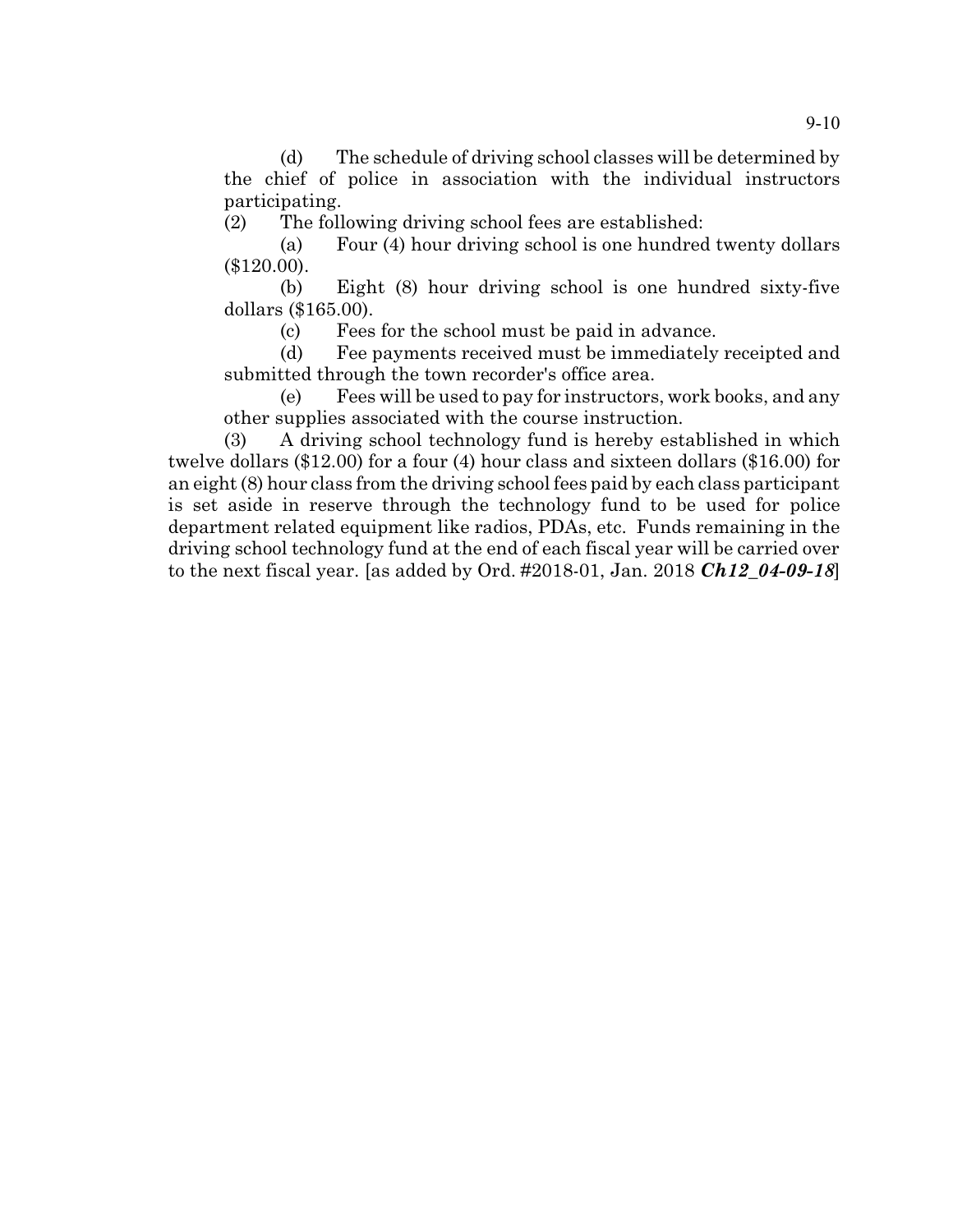#### SPEED LIMITS

### **SECTION**

- 9-201. In general.
- 9-202. At intersections.
- 9-203. In school zones.
- 9-204. In congested areas.

9-201. In general. It shall be unlawful for any person to operate or drive a motor vehicle upon any highway or street at a rate of speed in excess of thirty (30) miles per hour except where official signs have been posted indicating other speed limits, in which cases the posted speed limit shall apply. [Ord. of April 19, 1977, § 2-101]

9-202. At intersections. It shall be unlawful for any person to operate or drive a motor vehicle through any intersection at a rate of speed in excess of fifteen (15) miles per hour unless such person is driving on a street regulated by traffic control signals or signs which require traffic to stop or yield on the intersecting streets. [Ord. of April 19, 1977, § 2-102]

9-203. In school zones. Generally, pursuant to Tennessee Code Annotated, § 55-8-152, special speed limits in school zones shall be enacted based on an engineering investigation; shall not be less than fifteen (15) miles per hour; and shall be in effect only when proper signs are posted with a warning flasher or flashers in operation. It shall be unlawful for any person to violate any such special speed limit enacted and in effect in accordance with this paragraph.

When the board of mayor and aldermen has not established special speed limits as provided for above, any person who shall drive at a speed exceeding fifteen (15) miles per hour when passing a school during a recess period when a warning flasher or flashers are in operation, or during a period of forty (40) minutes before the opening hour of a school or a period of forty (40) minutes after the closing hour of a school, while children are actually going to or leaving school, shall be prima facie guilty of reckless driving. [Ord. of April 19, 1977, § 2-103, modified]

9-204. In congested areas. It shall be unlawful for any person to operate or drive a motor vehicle through any congested area at a rate of speed in excess of any posted speed limit when such speed limit has been posted by authority of the town. [Ord. of April 19, 1977, § 2-104]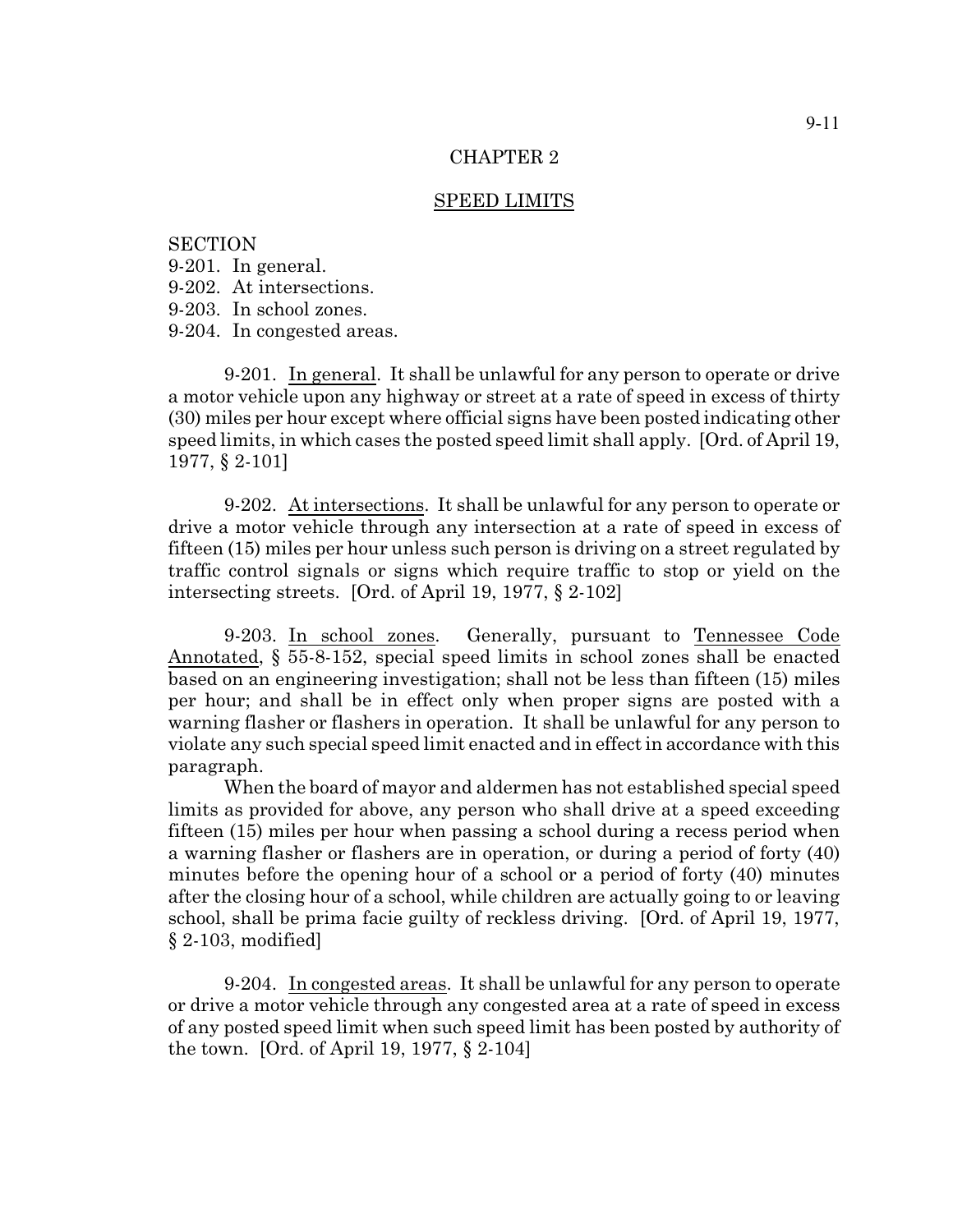# TURNING MOVEMENTS

### **SECTION**

- 9-301. Generally.
- 9-302. Right turns.
- 9-303. Left turns on two-way roadways.
- 9-304. Left turns on other than two-way roadways.
- 9-305. U-turns.

9-301. Generally. No person operating a motor vehicle shall make any turning movement which might affect any pedestrian or the operation of any other vehicle without first ascertaining that such movement can be made in safety and signaling his intention in accordance with the requirements of the state law.<sup>1</sup> [Ord. of April 19, 1977, § 3-101]

9-302. Right turns. Both the approach for a right turn and a right turn shall be made as close as practicable to the right-hand curb or edge of the roadway. [Ord. of April 19, 1977, § 3-102]

9-303. Left turns on two-way roadways. At any intersection where traffic is permitted to move in both directions on each roadway entering the intersection, an approach for a left turn shall be made in that portion of the right half of the roadway nearest the centerline thereof and by passing to the right of the intersection of the centerlines of the two roadways. [Ord. of April 19, 1977, § 3-103]

9-304. Left turns on other than two-way roadways. At any intersection where traffic is restricted to one (1) direction on one (1) or more of the roadways, the driver of a vehicle intending to turn left at any such intersection shall approach the intersection in the extreme left-hand lane lawfully available to traffic moving in the direction of travel of such vehicle and after entering the intersection the left turn shall be made so as to leave the intersection, as nearly as practicable, in the left-hand lane lawfully available to traffic moving in such direction upon the roadway being entered. [Ord. of April 19, 1977, § 3-104]

9-305. U-turns. U-turns are prohibited. [Ord. of April 19, 1977, § 3-104]

<sup>1</sup>See § 55-8-143, Tennessee Code Annotated.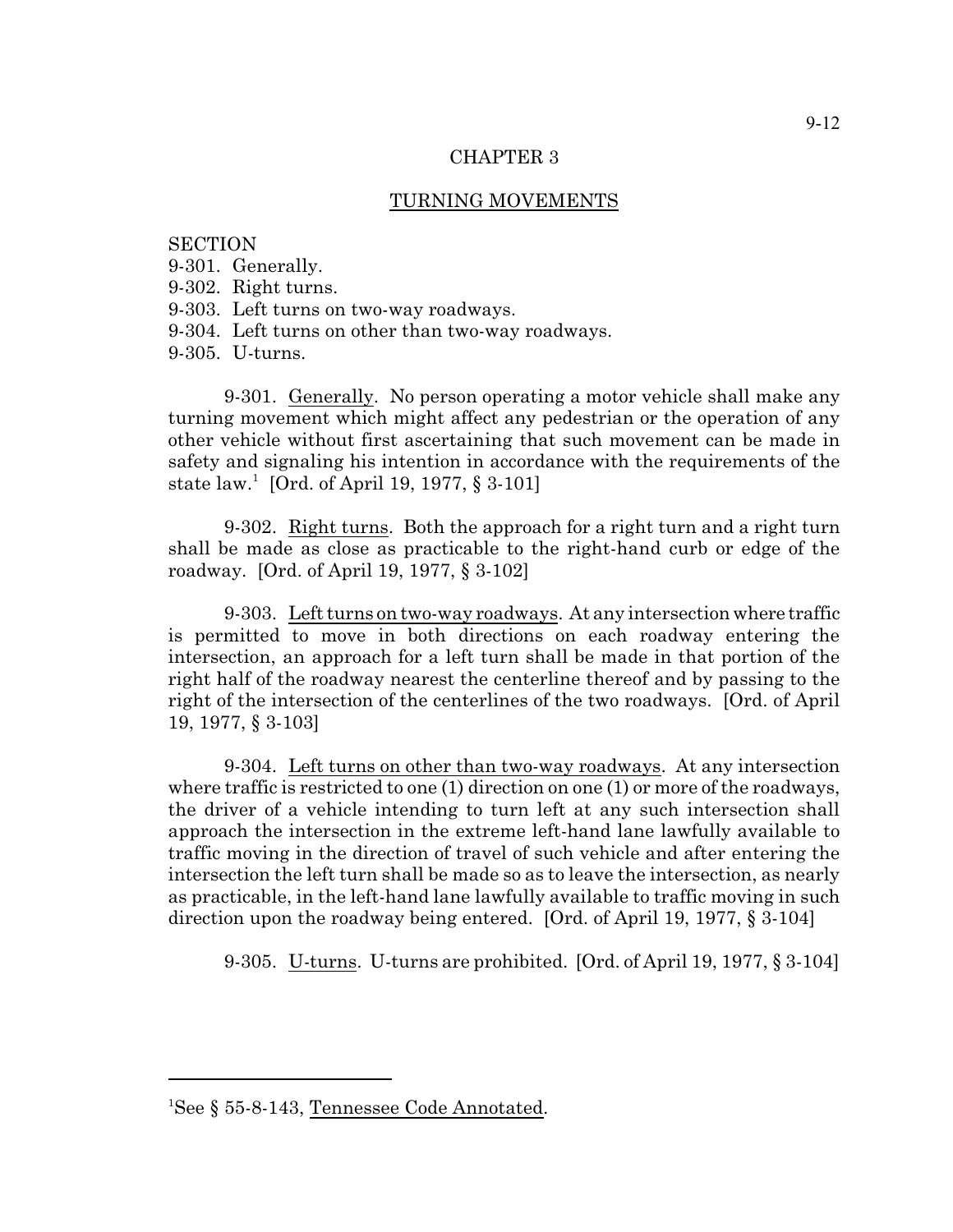# STOPPING AND YIELDING

#### **SECTION**

- 9-401. Upon approach of authorized emergency vehicles.
- 9-402. When emerging from alleys, etc.
- 9-403. To prevent obstructing an intersection.
- 9-404. At railroad crossings.
- 9-405. At "stop" signs.
- 9-406. At "yield"signs.
- 9-407. At traffic control signals generally.
- 9-408. At flashing traffic control signals.
- 9-409. Stops to be signaled.
- 9-410. Pedestrians.

9-401. Upon approach of authorized emergency vehicles.<sup>1</sup> Upon the immediate approach of an authorized emergency vehicle making use of audible and/or visual signals meeting the requirements of the laws of this state, the driver of every other vehicle shall immediately drive to a position parallel to, and as close as possible to, the right-hand edge or curb of the roadway clear of any intersection and shall stop and remain in such position until the authorized emergency vehicle has passed, except when otherwise directed by a police officer. [Ord. of April 19, 1977, § 4-101]

9-402. When emerging from alleys, etc. The drivers of all vehicles emerging from alleys, parking lots, driveways, or buildings shall stop such vehicles immediately prior to driving onto any sidewalk or street. They shall not proceed to drive onto the sidewalk or street until they can safely do so without colliding or interfering with approaching pedestrians or vehicles. [Ord. of April 19, 1977, § 4-102]

9-403. To prevent obstructing an intersection. No driver shall enter any intersection or marked crosswalk unless there is sufficient space on the other side of such intersection or crosswalk to accommodate the vehicle he is operating without obstructing the passage of traffic in or on the intersecting street or crosswalk. This provision shall be effective notwithstanding any traffic control signal indication to proceed. [Ord. of April 19, 1977, § 4-103]

9-404. At railroad crossings. Any driver of a vehicle approaching a railroad grade crossing shall stop within not less than fifteen feet (15') from the

<sup>1</sup>See § 9-102 of this code for definition of "authorized emergency vehicle."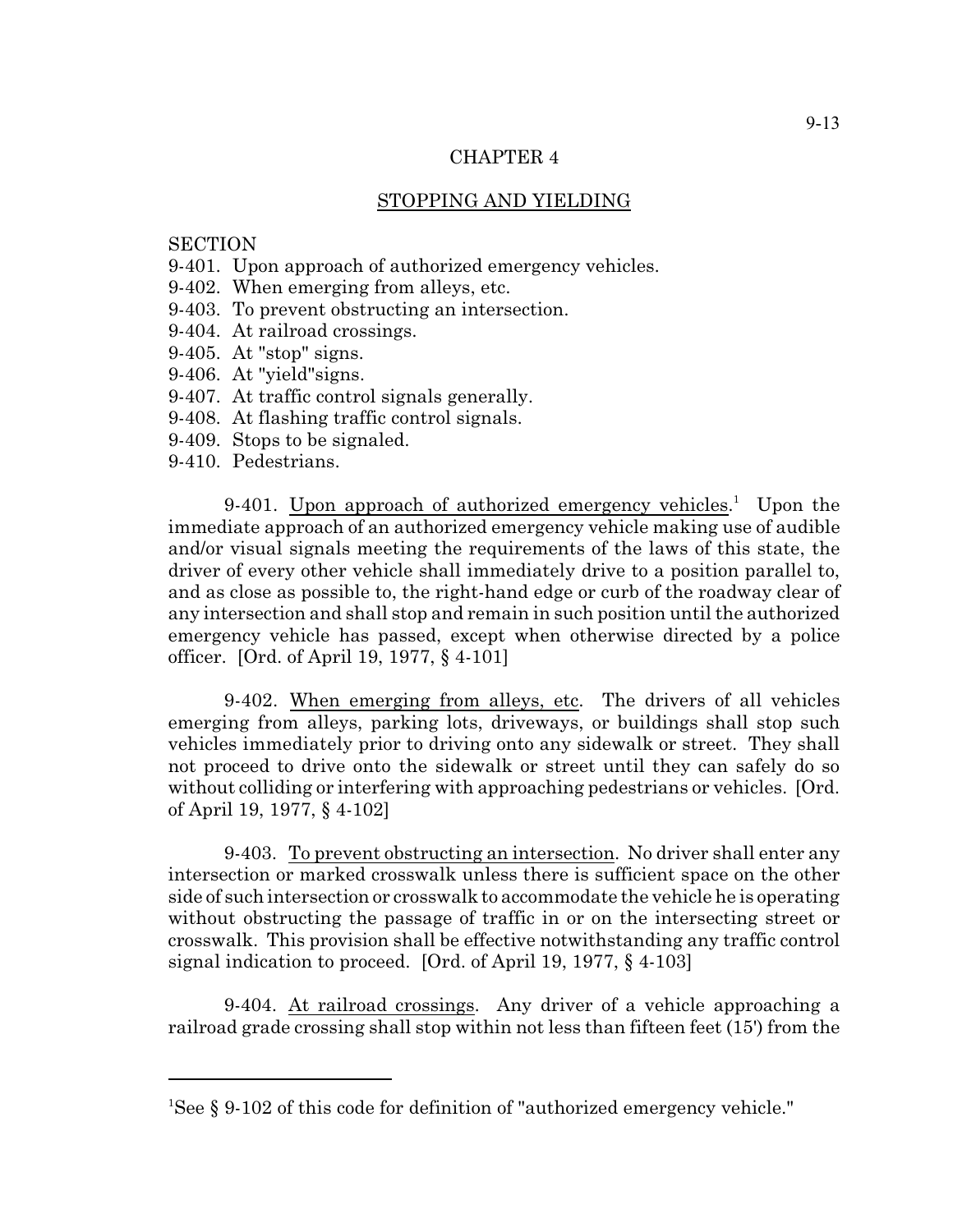nearest rail of such railroad and shall not proceed further while any of the following conditions exist:

(1) A clearly visible electrical or mechanical signal device gives warning of the approach of a railroad train.

(2) A crossing gate is lowered or a human flagman signals the approach of a railroad train.

(3) A railroad trainis approaching within approximately one thousand five hundred feet (1,500') of the highway crossing and is emitting an audible signal indicating its approach.

(4) An approaching railroad train is plainly visible and is in hazardous proximity to the crossing. [Ord. of April 19, 1977, § 4-104]

9-405. At "stop" signs. The driver of a vehicle facing a "stop" sign shall bring his vehicle to a complete stop immediately before entering the crosswalk on the near side of the intersection or, if there is no crosswalk, then immediately before entering the intersection and shall remain standing until he can proceed through the intersection in safety. [Ord. of April 19, 1977, § 4-105]

9-406. At "yield" signs. The drivers of all vehicles shall yield the right-of-way to approaching vehicles before proceeding at all places where "yield" signs have been posted. [Ord. of April 19, 1977, § 4-106]

9-407. At traffic control signals generally. Traffic control signals exhibiting the words "Go," "Caution," or "Stop," or exhibiting different colored lights successively one (1) at a time, or with arrows, shall show the following colors only and shall apply to drivers of vehicles and pedestrians as follows:

(1) Green alone, or "Go".

(a) Vehicular traffic facing the signal may proceed straight through or turn right or left unless a sign at such place prohibits such turn. But vehicular traffic, including vehicles turning right or left, shall yield the right-of-way to other vehicles and to pedestrians lawfully within the intersection or an adjacent crosswalk at the time such signal is exhibited.

(b) Pedestrians facing the signal may proceed across the roadway within any marked or unmarked crosswalk.

(2) Steady yellow alone, or "Caution".

(a) Vehicular traffic facing the signal is thereby warned that the red or "Stop" signal will be exhibited immediately thereafter and such vehicular traffic shall not enter or be crossing the intersection when the red or "Stop" signal is exhibited.

(b) Pedestrians facing such signal shall not enter the roadway.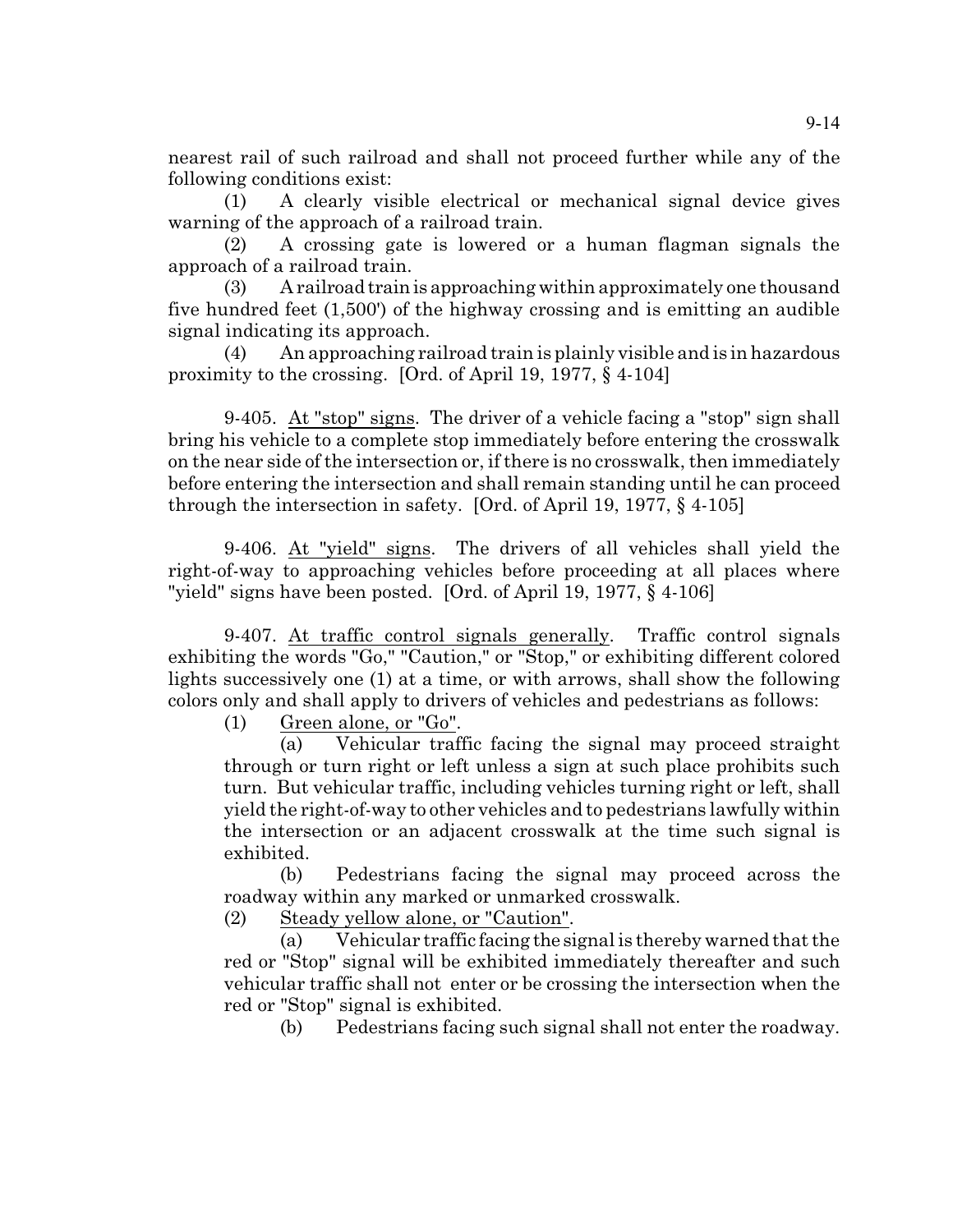(3) Steady red alone, or "Stop".

(a) Vehicular traffic facing the signal shall stop before entering the crosswalk on the near side of the intersection or, if there is no crosswalk, then before entering the intersection and shall remain standing until green or "Go" is shown alone; provided, however, that a right turn on a red signal shall be permitted at all intersections within the town; provided that the prospective turning car comes to a full and complete stop before turning and that the turning car yields the right-of-way to pedestrians and cross traffic traveling in accordance with their traffic signal. However, said turn shall not endanger other traffic lawfully using said intersection. A right turn on red shall be permitted at all intersections except those clearly marked by a "No Turns On Red" sign, which may be erected by the town at intersections which the town decides require no right turns on red in the interest of traffic safety.

(b) Pedestrians facing such signal shall not enter the roadway. (4) Steady red with green arrow.

(a) Vehicular traffic facing such signal may cautiously enter the intersection only to make the movement indicated by such arrow but shall yield the right-of-way to pedestrians lawfully within a crosswalk and to other traffic lawfully using the intersection.

(b) Pedestrians facing such signal shall not enter the roadway. (5) In the event an official traffic control signal is erected and maintained at a place other than an intersection, the provisions of this section shall be applicable except as to those provisions which by their nature can have no application. Any stop required shall be made at a sign or marking on the pavement indicating where the stop shall be made, but in the absence of any such sign or marking, the stop shall be made a vehicle length short of the signal. [Ord. of April 19, 1977, § 4-107]

9-408. At flashing traffic control signals. (1) Whenever an illuminated flashing red or yellow signal is used in a traffic sign or signal placed or erected in the town, it shall require obedience by vehicular traffic as follows:

(a) Flashing red (stop signal). When a red lens is illuminated with intermittent flashes, drivers of vehicles shall stop before entering the nearest crosswalk at an intersection or at a limit line when marked, or if none, then before entering the intersection, and the right to proceed shall be subject to the rules applicable after making a stop at a stop sign.

(b) Flashing yellow (caution signal). When a yellow lens is illuminated with intermittent flashes, drivers of vehicles may proceed through the intersection or past such signal only with caution.

(2) This section shall not apply at railroad grade crossings. Conduct of drivers of vehicles approaching railroad grade crossings shall be governed by the rules set forth in  $\S 9-404$  of this chapter. [Ord. of April 19, 1977,  $\S 4-108$ ]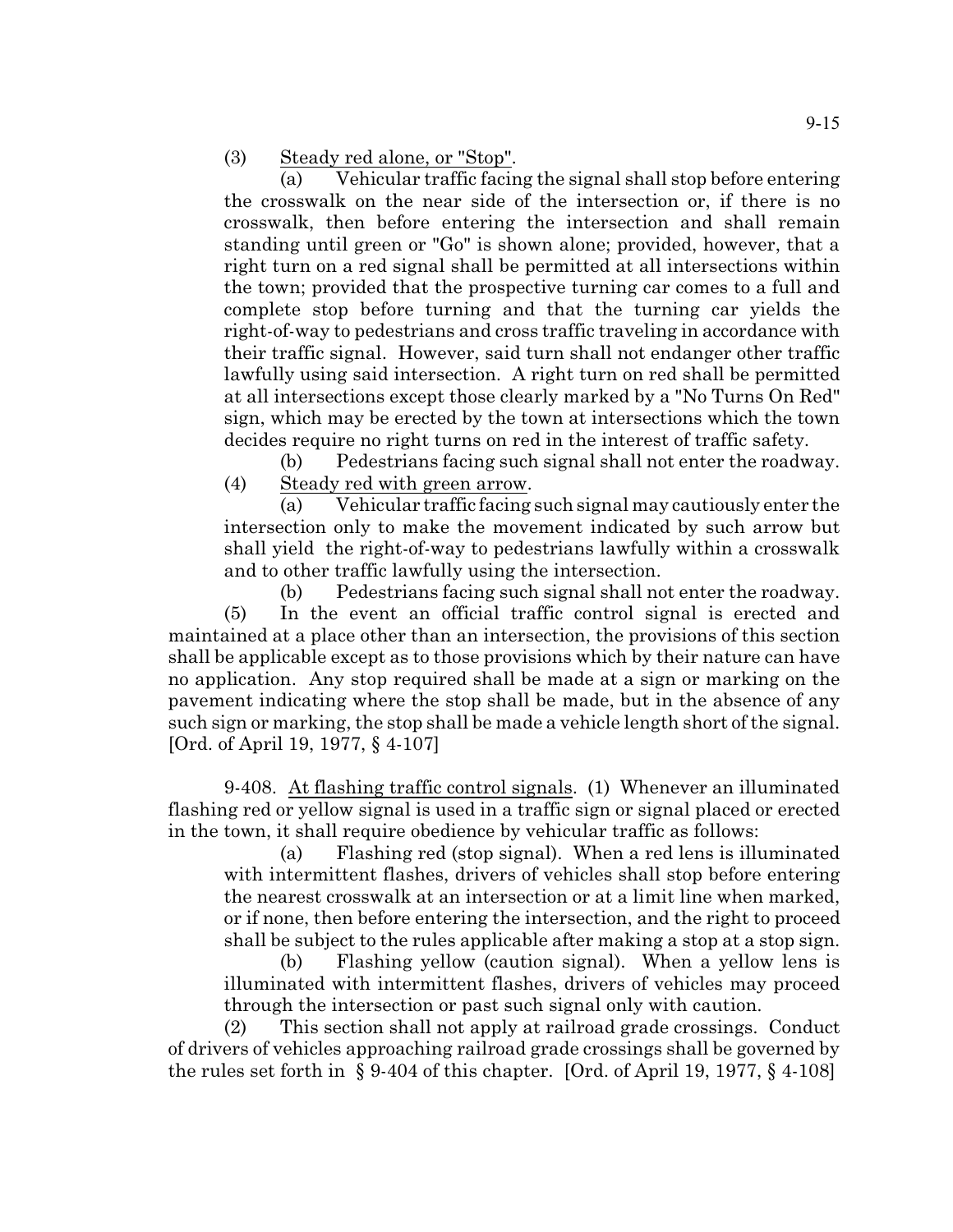9-409. Stops to be signaled. No person operating a motor vehicle shall stop such vehicle, whether in obedience to a traffic sign or signal or otherwise, without first signaling his intention in accordance with the requirements of the state law,<sup>1</sup> except in an emergency. [Ord. of April 19, 1977,  $\S$  4-109]

9-410. Pedestrians. Pedestrians have right-of-way on Main Street. Two (2) signs of suitable design and size may be erected on two (2) conspicuous places on Main Street to read as follows: "Pedestrians Have Right-of-Way at Intersections of Streets" and which signs shall be placed as to be plainly visible to traffic proceeding in either direction, one (1) on the easterly portion of Main Street and one (1) on the westerly portion in order to become effective. [Code of 1982]

<sup>&</sup>lt;sup>1</sup>See Tennessee Code Annotated, § 55-8-143.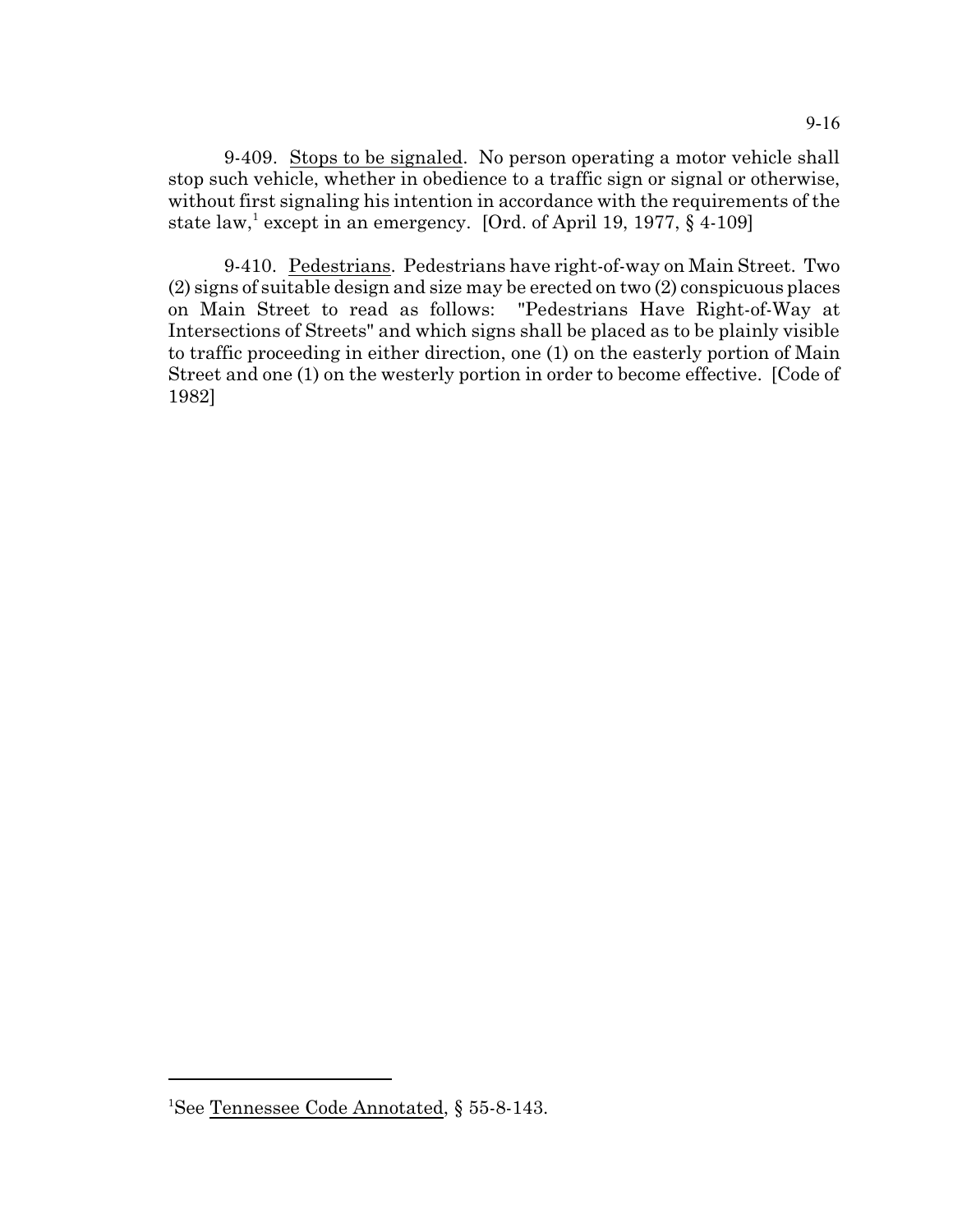### PARKING

## **SECTION**

- 9-501. Generally.
- 9-502. Angle parking.
- 9-503. Occupancy of more than one space.
- 9-504. Where prohibited.
- 9-505. Loading and unloading zones.
- 9-506. Presumption with respect to illegal parking.

9-501. Generally. No person shall leave any motor vehicle unattended on any street without first setting the brakes thereon, stopping the motor, removing the ignition key, and turning the front wheels of such vehicle toward the nearest curb or gutter of the street.

Except as hereinafter provided, every vehicle parked upon a street within the Town of Jonesborough shall be so parked that its right wheels are approximately parallel to and within eighteen inches (18") of the right edge or curb of the street. On one-way streets where the town has not placed signs prohibiting the same, vehicles may be permitted to park on the left side of the street, and in such cases, the left wheels shall be required to be within eighteen inches (18") of the left edge or curb of the street.

Notwithstanding anything else in this code to the contrary, no person shall park or leave a vehicle parked on any public street or alley for more than seventy-two (72) consecutive hours without the prior approval of the police department.

Furthermore, no person shall grease, or work on any vehicle, except to make repairs necessitated by an emergency, while such vehicle is parked on a public street. (Ord. of April 19, 1977, § 5-101)

9-502. Angle parking. On those streets which have been signed or marked by the town for angle parking, no person shall park or stand a vehicle other than at the angle indicated by such signs or markings. No person shall angle park any vehicle which has a trailer attached thereto or which has a length in excess of twenty-four feet  $(24')$ . (Ord. of April 19, 1977,  $\S 5-102$ )

9-503. Occupancy of more than one space. No person shall park a vehicle in any designated parking space so that any part of such vehicle occupies more than one (1) such space or protrudes beyond the official markings on the street or curb designating such space unless the vehicle is too large to be parked within a single designated space. (Ord. of April 19, 1977, § 5-103)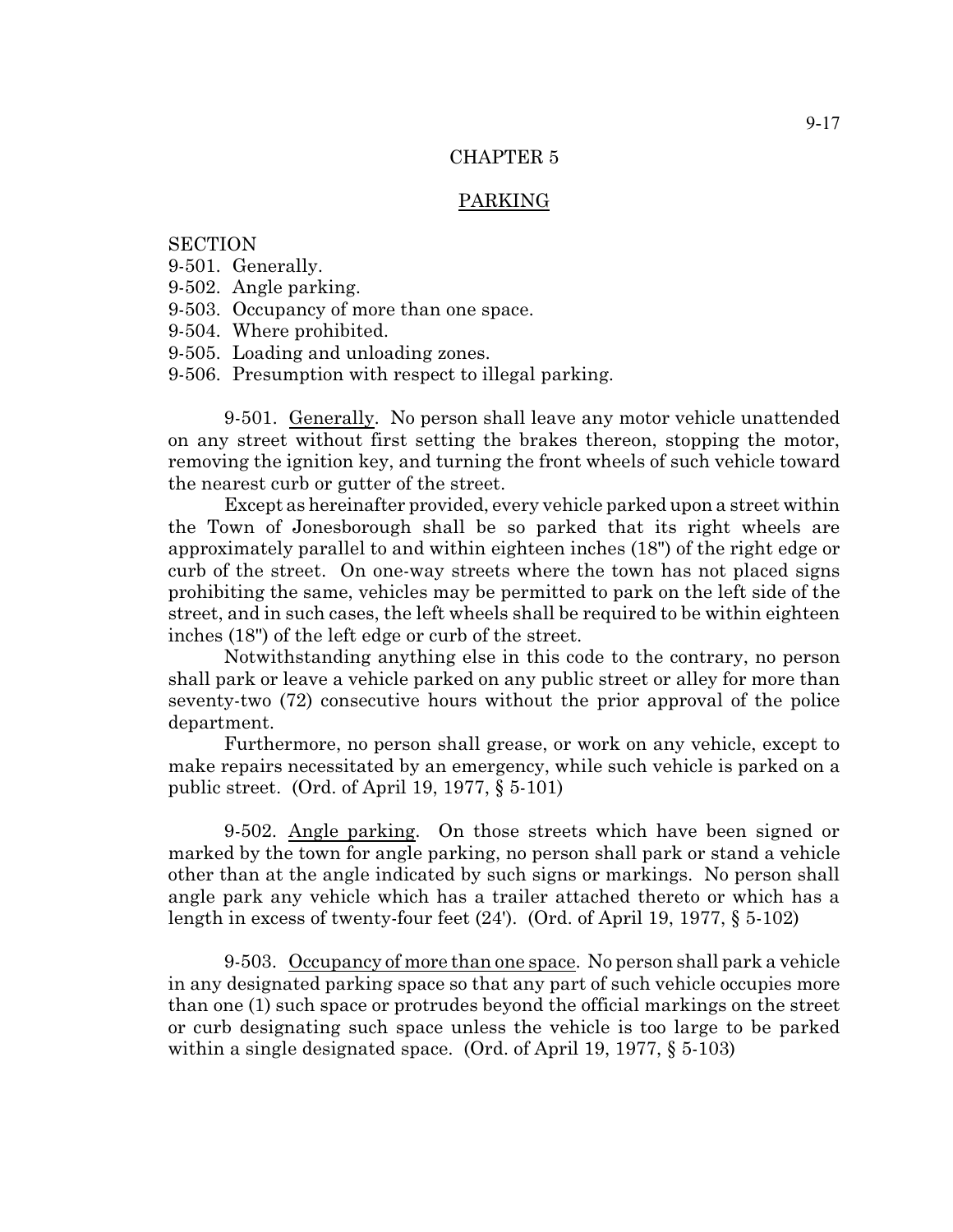9-504. Where prohibited. No person shall stop, stand or park a vehicle, except when necessary to avoid immediate conflict with other traffic or in compliance with law or the directions of a police officer or traffic-control device, in any of the following places:

(1) On a sidewalk; provided, that a bicycle may be parked on a sidewalk if it does not impede the normal and reasonable movement of pedestrian or other traffic, or such parking is not prohibited by ordinance;

(2) In front of a public or private driveway;

(3) Within an intersection;

(4) Within fifteen feet (15') of a fire hydrant;

(5) On a crosswalk or designated pedestrian walkway;

(6) Within twenty feet (20') of a crosswalk at an intersection;

(7) Within thirty feet (30') upon the approach to any flashing beacon, stop sign or traffic control signal located at the side of a roadway;

(8) Between a safety zone and the adjacent curb or within thirty feet (30') of points on the curb immediately opposite the ends of a safety zone, unless a different length is designated through signs or markings by the town or state;

(9) Within fifty feet (50') of the nearest railroad crossing unless where specifically designated by the town or state;

 $(10)$  Within twenty feet  $(20')$  of the driveway entrance to any fire station and on the side of a street opposite the entrance within seventy-five feet (75') to any fire station when properly sign-posted;

(11) Along side or opposite any street excavation or obstruction when stopping, standing or parking would obstruct traffic;

(12) On the roadway side of any vehicle stopped or parked at the edge or curb of a street;

(13) Upon any bridge or other elevated structure upon a highway or within a highway tunnel;

(14) At any place where official signs prohibit stopping, standing or parking, whether temporary or permanent;

(15) In a parking space clearly identified by an official sign as being reserved for the physically handicapped, unless, however, the person driving the vehicle is physically handicapped or parking the vehicle for the benefit of a physically handicapped person. A vehicle parking in such a space shall display a properly issued certificate or placard, or a disable veteran's license plate issued under Tennessee Code Annotated, § 55-4-237;

(16) The provisions of this section do not apply to a certified police officer or cyclist engaged in the lawful performance of duty using a police bicycle or vehicle as a barrier or traffic control device at the scene of an emergency or in response to other calls for police service;

(17) No person shall move a vehicle not lawfully under that person's control into any such prohibited area or away from a curb such distance as is unlawful;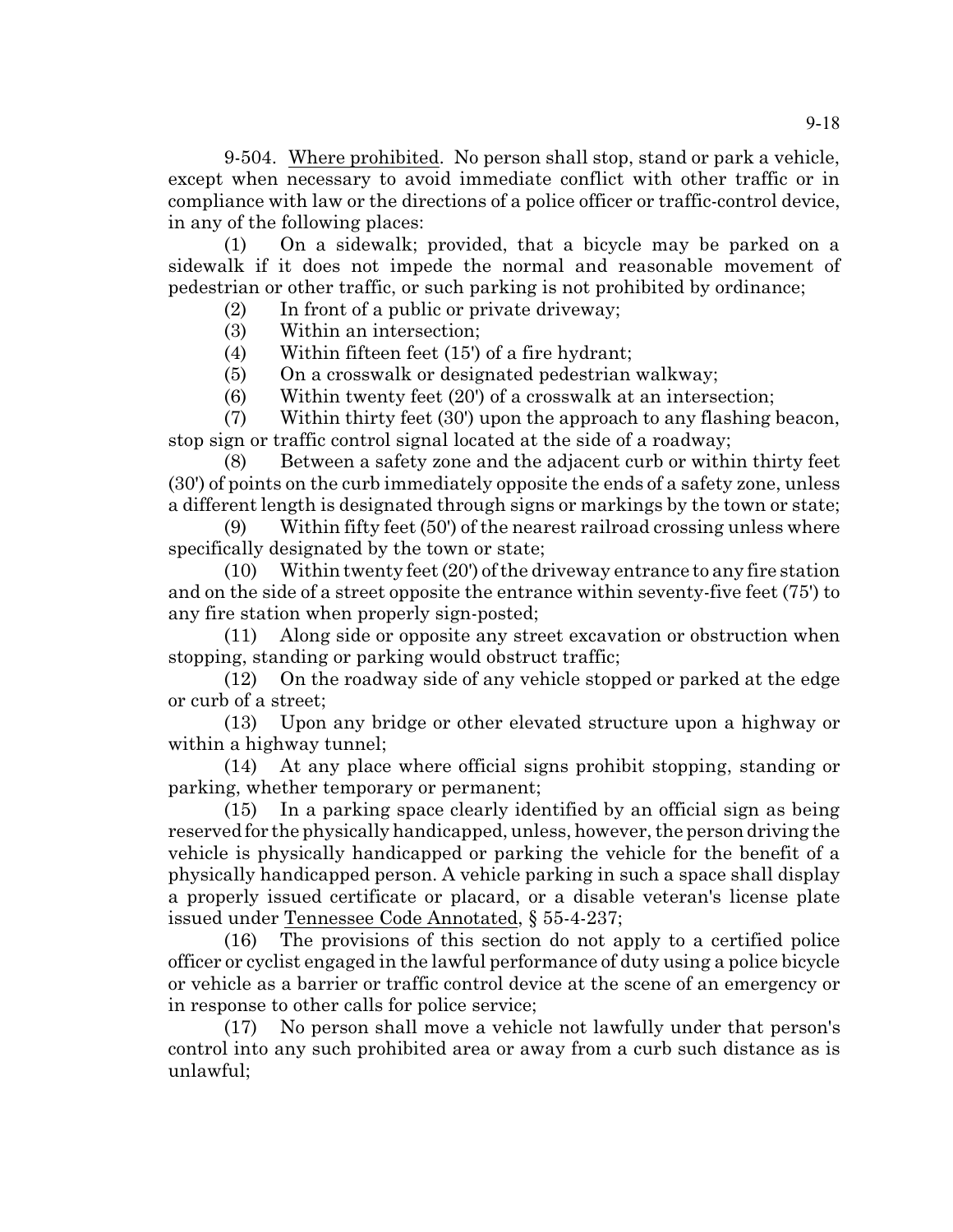(18) This section shall not apply to the driver of any vehicle that is disabled while on the paved or improved or main traveled portion of a road, street or highway in a manner and to an extent that it is impossible to avoid stopping and temporarily leaving the vehicle in such position;

(19) This section shall not apply to the driver of any vehicle operating as a carrier of passengers for hire who is authorized to operate such vehicle upon the roads, streets or highways in Tennessee, while taking passengers in the vehicle, or discharging passengers from that vehicle; provided, that the vehicle is stopped so that a clear view of the vehicle shall be obtained from a distance of two hundred feet (200') in each direction, upon the roads, streets or highways; and

(20) This section does not apply to a solid waste, public works, utility, police or fire vehicle while on the paved or improved main traveled portion of a sidewalk, road, street or highway in a manner and to an extent as is necessary for the sole purpose of collecting municipal solid waste, as defined by Tennessee Code Annotated, § 68-211-802, or other town or utility business; provided that the vehicle shall maintain flashing hazard lights at all times while it is stopping or standing; provided further, that the vehicle is stopped so that a clear view of the stopped vehicle shall be available from a distance of two hundred feet (200') in either direction upon the highway. (Ord. of April 19, 1977, § 5-104, as amended by Ord. #2002-13, Dec. 2007, and replaced by Ord. #2011-04, Feb. 2011)

9-505. Loading and unloading zones. No person shall park a vehicle for any purpose or period of time other than for the expeditious loading or unloading of passengers or merchandise in any place marked by the town as a loading and unloading zone.

Loading and unloading zones for trucks only are hereby designated as follows:

(1) From Farm and Home Supply to Lavenders Market and upon North Cherokee Street.

(2) Fifteen (15) minute parking from Farm and Home Supply to the West side of Chester Inn.

(3) No parking within fifteen feet (15') of street intersections. (Ord. of April 19, 1977, § 5-105, modified)

9-506. Presumption with respect to illegal parking. When any unoccupied vehicle is found parked in violation of any provision of this chapter, there shall be a prima facie presumption that the registered owner of the vehicle is responsible for such illegal parking. (Ord. of April 19, 1977, § 5-106)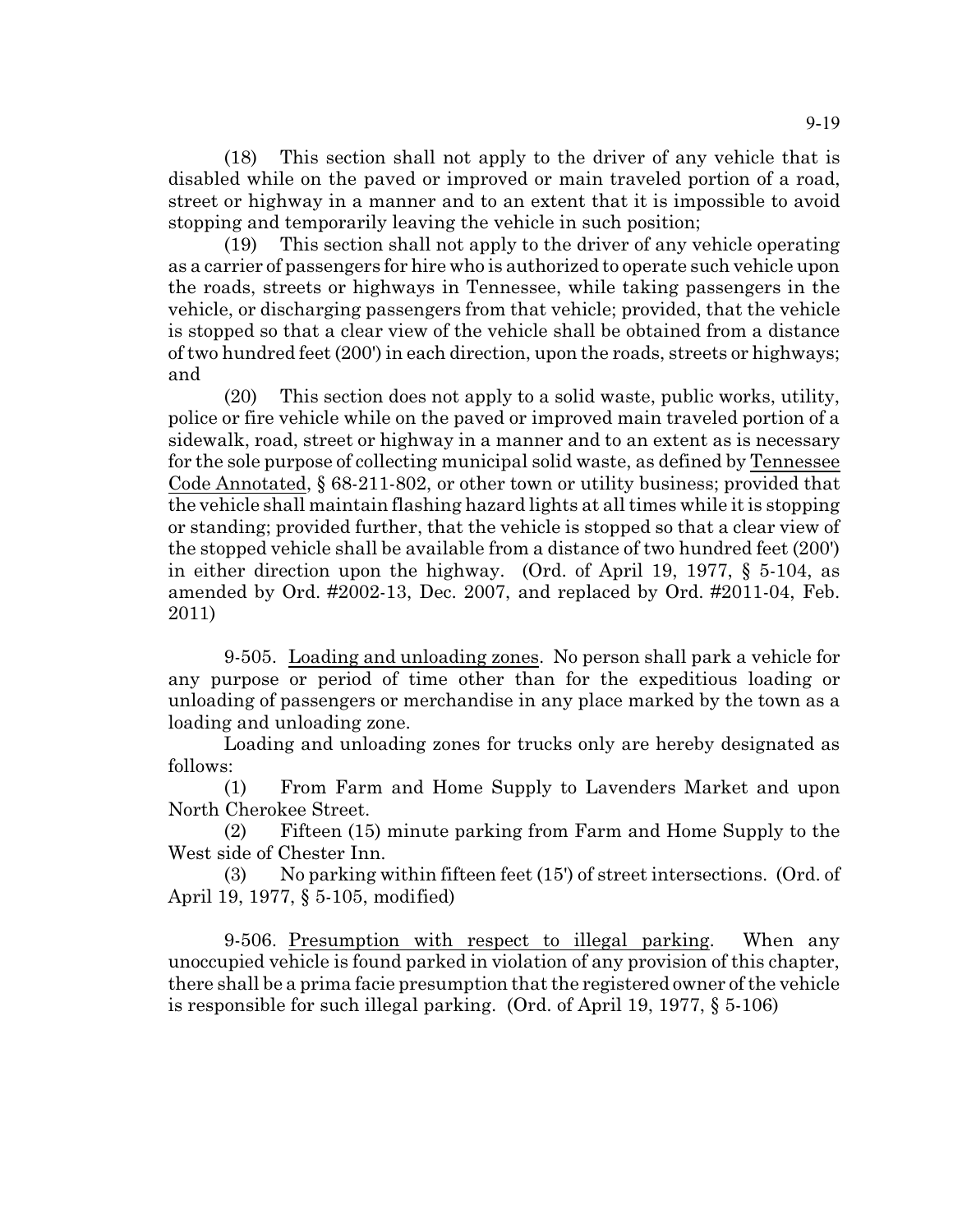### ENFORCEMENT

## **SECTION**

- 9-601. Issuance of traffic citations.
- 9-602. Failure to obey citation.
- 9-603. Illegal parking.
- 9-604. Impoundment of vehicles.
- 9-605. Disposal of "abandoned motor vehicles."
- 9-606. Storage fees for seized vehicles.

9-601. Issuance of traffic citations. When a police officer halts a traffic violator other than for the purpose of giving a warning, and does not take such person into custody under arrest, he shall take the name, address, and operator's license number of said person, the license number of the motor vehicle involved, and such other pertinent information as may be necessary, and shall issue to him a written traffic citation containing a notice to answer to the charge against him in the town court at a specified time. The officer, upon receiving the written promise of the alleged violator to answer as specified in the citation, shall release such person from custody. It shall be unlawful for any alleged violator to give false or misleading information as to his name or address. (Ord. of April 19, 1977, § 6-101)

9-602. Failure to obey citation. It shall be unlawful for any person to violate his written promise to appear in court after giving said promise to an officer upon the issuance of a traffic citation, regardless of the disposition of the charge for which the citation was originally issued. (Ord. of April 19, 1977, § 6-102)

9-603. Illegal parking. A violation of this section shall be punishable by such fine and/or costs established by the board of mayor and aldermen for the specific offense outlined under procedures established for traffic citations. (Ord. of April 19, 1977, § 6-103, as replaced by Ord. #2011-04, Feb. 2011)

9-604. Impoundment of vehicles. Members of the police department are hereby authorized, when reasonably necessary, for the security of the vehicle or to prevent obstruction of traffic, to remove from the streets and impound any vehicle which is parked so as to constitute an obstruction or hazard to normal traffic. Any impounded vehicle shall be stored until the owner or other person entitled thereto claims it, gives satisfactory evidence of ownership or right to possession, and pays all applicable fees and costs, or until it is otherwise lawfully disposed of. (Ord. of April 19, 1977, § 6-104, modified)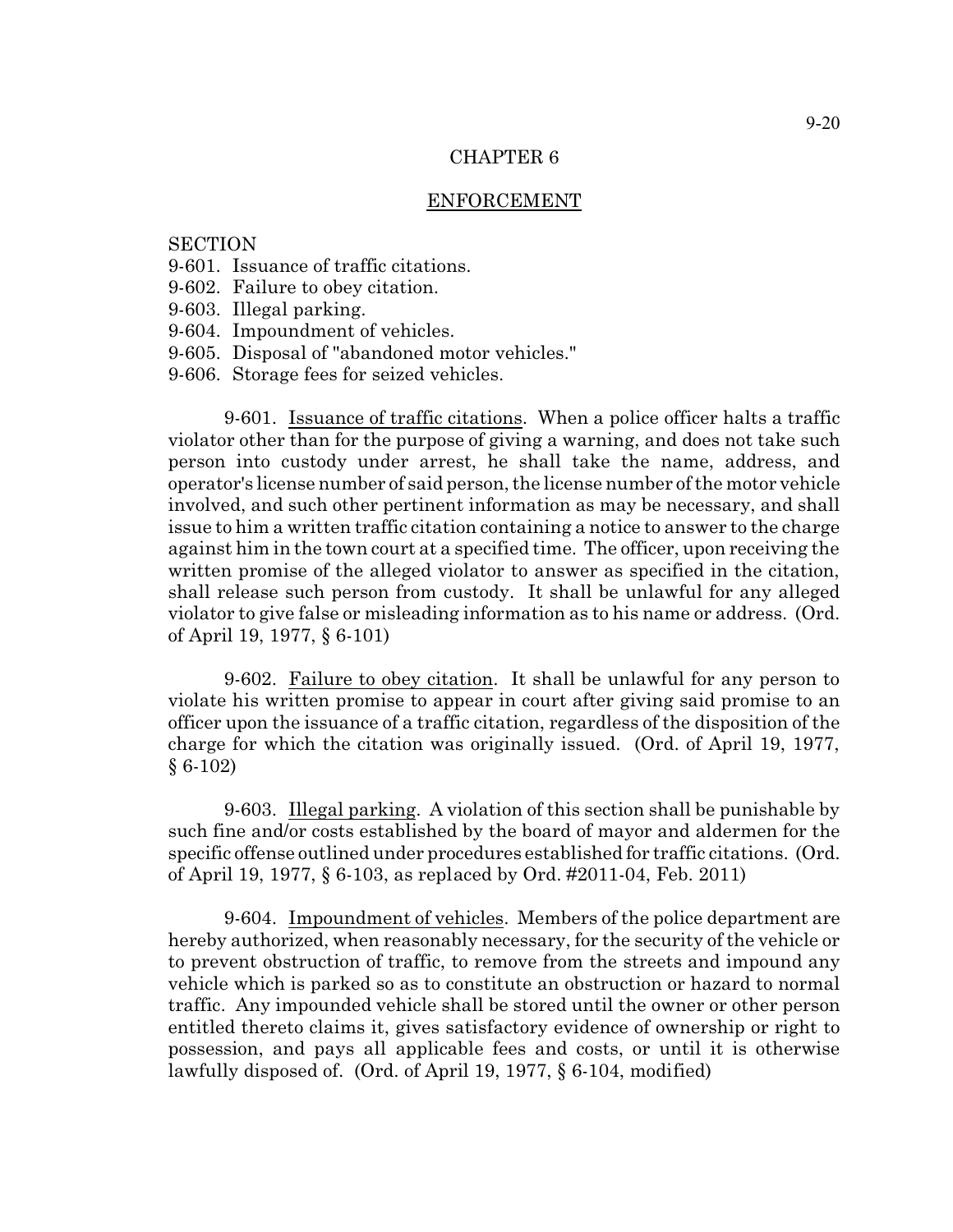9-605. Disposal of "abandoned motor vehicles." "Abandoned motor vehicles" as defined in Tennessee Code Annotated, § 55-16-103, shall be impounded and disposed of by the police department in accordance with the provisions of Tennessee Code Annotated, §§ 55-16-103 to 55-16-109. (Ord. of April 19, 1977, § 6-105)

9-606. Storage fees for seized vehicles. Vehicles seized in accordance with the Tennessee Code Annotated from drivers arrested for multiple offense DUIs or driving on a revoked license shall be charged a storage fee of ten dollars (\$10.00) per day or any portion of a day for those days authorized for storage fee payment by the administrative court. Total storage fees, when applicable, will be determined by the recorder's office based on the judge's order and these fees shall be paid to the recorder's office before the vehicle is released. The recorder's office shall also collect any tow fees paid by the town and required to be reimbursed to the town by the courts before an impounded vehicle is released to the lien or title owner. (as added by Ord. #2005-12, June 2005)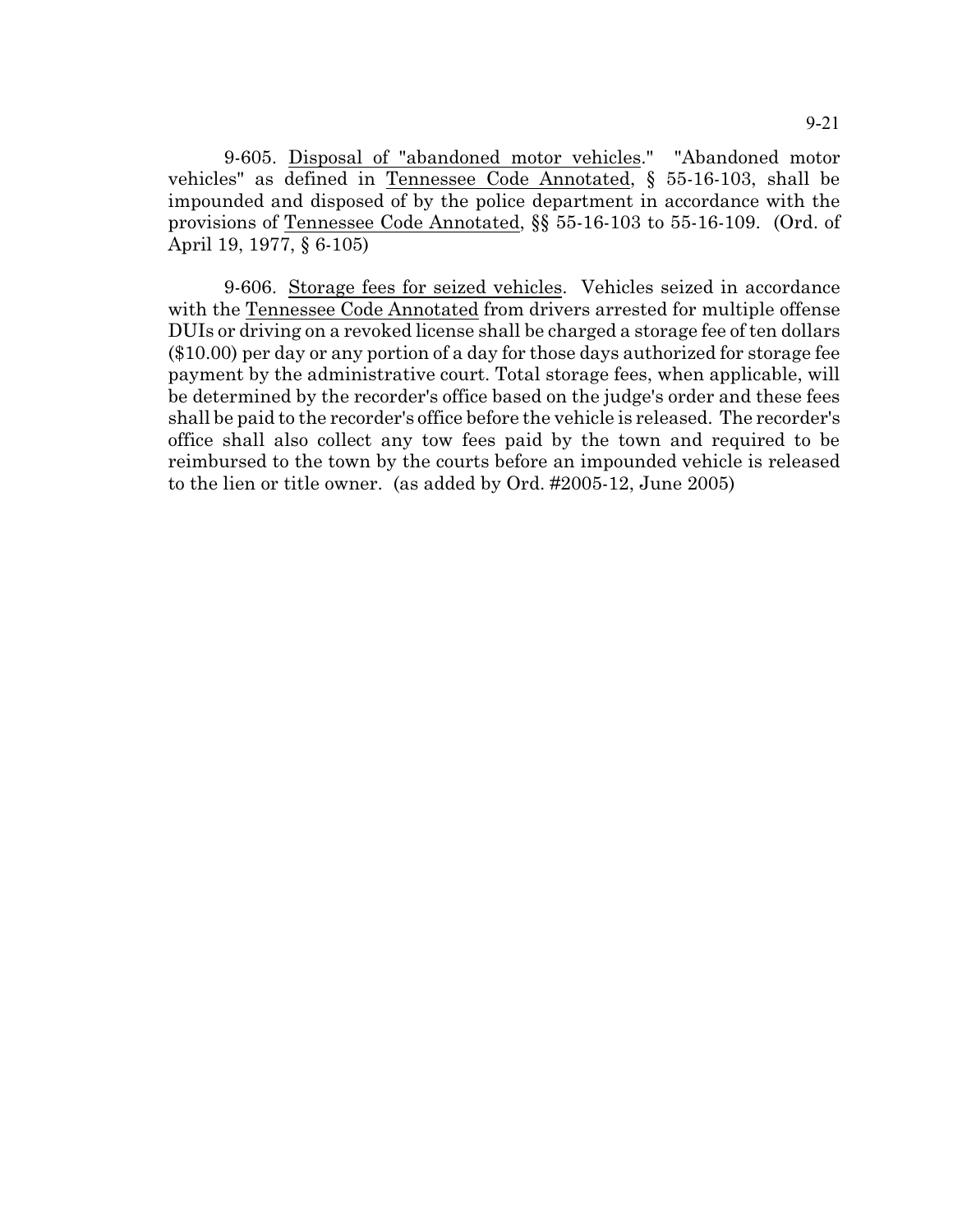## **JUNK VEHICLES<sup>1</sup>**

## **SECTION**

- 9-701. Short title.
- 9-702. Definitions.
- 9-703. Findings of board; accumulation of junk vehicles declared nuisance.
- 9-704. Storage on public or private property prohibited.
- 9-705. Notice to remove.
- 9-706. Failure to remove declared misdemeanor.

9-701. Short title. This chapter shall be known as the "Abandoned, Junked, or Wrecked Vehicles Ordinance of the Town of Jonesborough, Tennessee." [Ord. of Sept. 10, 1974, art. 1]

9-702. Definitions. For the purpose of this chapter, the following words and terms shall have the designated meaning unless it is clear from the text that a different meaning is intended:

(1) "Abandoned vehicle" means any motor vehicle to which the last registered owner of record thereof has relinquished all further dominion and control and/or any vehicle which is wrecked or partially dismantled or inoperative for a period of ten (10) days. There shall be a presumption that the last registered owner thereof has abandoned such vehicle, regardless of whether the physical possession of said vehicle remains in the technical custody or control of such owner.

(2) "Recorder" means the recorder of the town or his duly authorized representative.

(3) "Police department" means the Police Department of the Town of Jonesborough.

(4) "Property" means any real property within the town which is not an improved street or highway.

(5) "Vehicle" means a machine propelled by power other than human power designed to travel along the ground by use of wheels, treads, or slides and transport persons or property or pull machinery and shall include, without limitation, automobiles, trucks, trailers, motorcycles, tractors, buggies, and wagons. [Ord. of Sept. 10, 1974, art. 2]

<sup>&</sup>lt;sup>1</sup>For a section providing for the disposal of abandoned motor vehicles which are on public property or on private property without the consent of the owner, see § 9-605 in this code.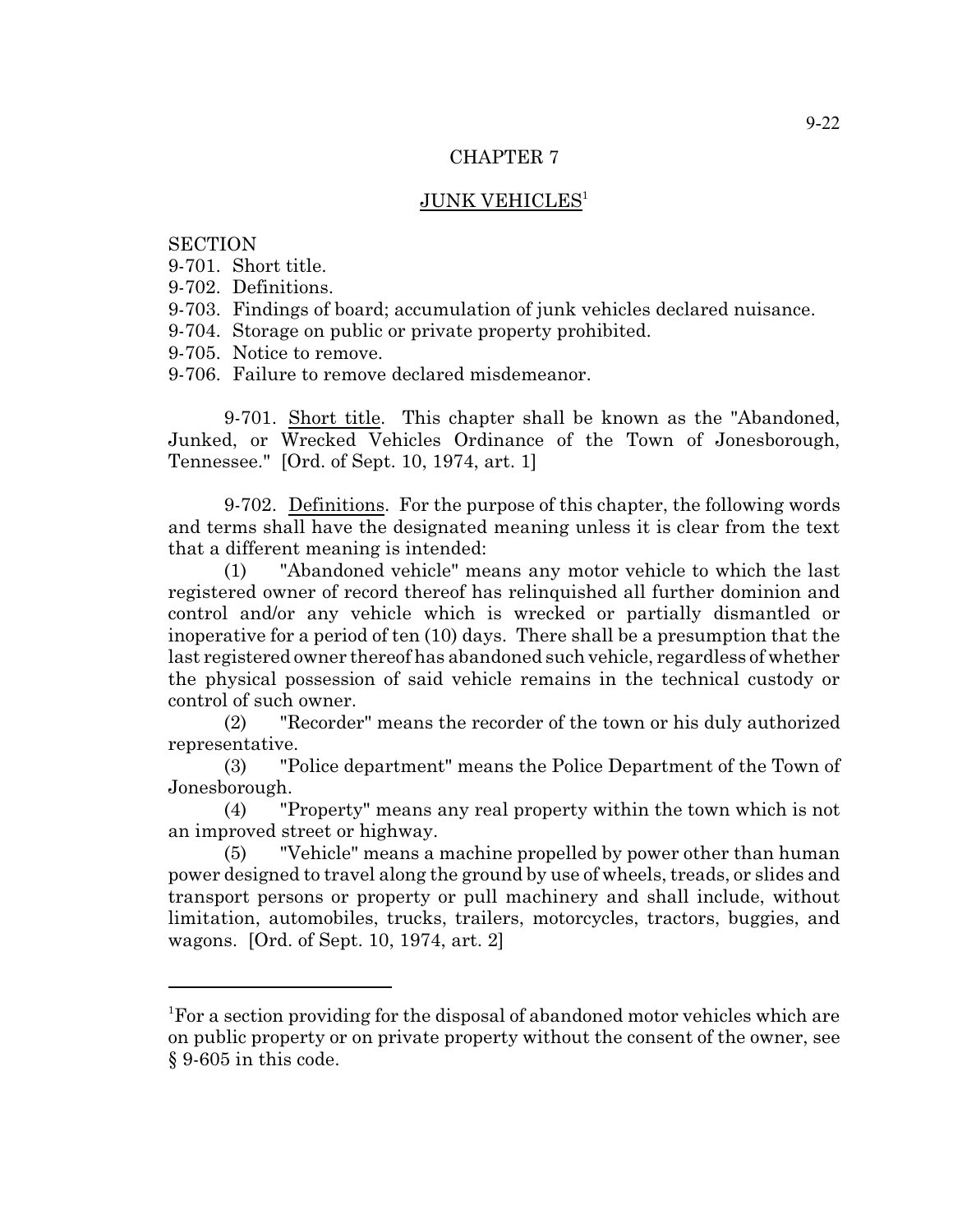9-703. Findings of board; accumulation of junk vehicles declared nuisance. The accumulation and storage of abandoned, wrecked, junked, partially dismantled, or inoperable motor vehicles on private property tends to reduce the value thereof, to invite plundering, to create fire hazards, and to constitute an attractive nuisance creating a hazard to the health and safety of minors. Such accumulation and storage of vehicles is further found to promote urban blight and deterioration in the community. Such wrecked, junked, abandoned, or partially dismantled or inoperable motor vehicles are in the nature of rubbish, litter, and unsightly debris in violation of health and sanitation laws. Therefore, the accumulation and storage of such vehicles on private property, except as expressly hereinafter permitted, is hereby declared to constitute a public nuisance which may be abated as such, which remedy shall be in addition to any other remedy provided in the town's ordinances. [Ord. of Sept. 10, 1974, art. 3, modified]

9-704. Storage on public or private property prohibited. No person shall park, store, or leave or permit the parking, storing, or leaving of any motor vehicle which is in a rusted, wrecked, junked, partially dismantled, inoperable, or abandoned condition upon any public or private property within the town for a period in excess of ten (10) days unless such vehicle is completely enclosed within a building or unless such vehicle is stored or parked on said property in connection with a duly licensed business or commercial enterprise operated and conducted pursuant to law and such parking or storing of vehicles is necessary to the operation of the business or commercial enterprise. [Ord. of Sept. 10, 1974, art. 3, § a, modified]

9-705. Notice to remove. Whenever it shall appear that a violation of any provision of this chapter exists, the recorder shall give, or cause to be given, notice to the registered owner of any motor vehicle which is in violation of this chapter, and he shall give such notice to the owner or person in lawful possession or control of the property upon which such motor vehicle is located, advising that said motor vehicle violates the provisions of this chapter and shall be moved to a place of lawful storage within ten (10) days. Such notice shall be served upon the owner of the vehicle by leaving a copy of said notice on or within the vehicle. Notice to the owner or person in lawful possession or control of the property upon which such motor vehicle is located may be served by conspicuously posting said notice upon the premises. [Ord. of Sept. 10, 1974, art. 3, § b, modified]

9-706. Failure to remove declared misdemeanor. The owner of any abandoned vehicle who fails, neglects, or refuses to remove the said vehicle or to house such vehicle and abate such nuisance in accordance with the notice given pursuant to the provisions of § 9-705 shall be guilty of a misdemeanor. [Ord. of Sept. 10, 1974, art. 3, § c]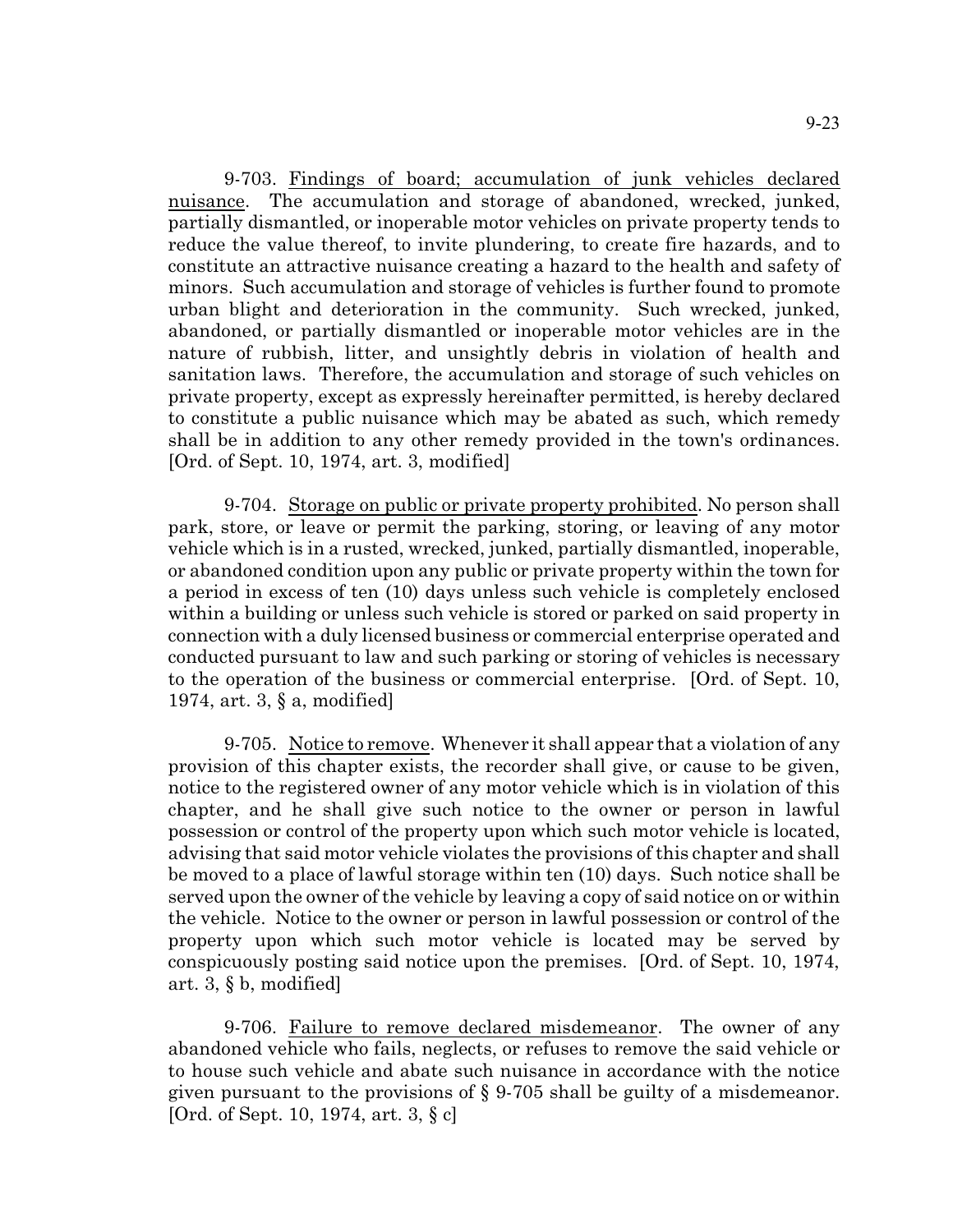#### INSURANCE ON VEHICLES

#### **SECTION**

9-801. Compliance with financial responsibility law required.

9-802. Civil offense.

9-803. Evidence of compliance after violation.

9-801. Compliance with financial responsibility law required.

(1) Every vehicle operated within the corporate limits must be incompliance with the financial responsibility law.

(2) At the time the driver of a motor vehicle is charged with any moving violation under Tennessee Code Annotated, title 55, chapters 8 and 10, parts 1-5, chapter 50; any provision in this title of this municipal code; or at the time of an accident for which notice is required under Tennessee Code Annotated, § 55-10-106, the officer shall request evidence of financial responsibility as required by this section. In case of an accident for which notice is required under Tennessee Code Annotated, § 55-10-106, the officer shall request such evidence from all drivers involved in the accident with regard to apparent or actual fault.

(3) For purposes of this section, "financial responsibility" means:

 $(a)$  Documentation, such as the declaration page of an insurance policy, an insurance binder, or an insurance card from an insurance company authorized to do business in Tennessee, stating that a policy of insurance meeting the requirements of the Tennessee Financial Responsibility Law of 1977, compiled in Tennessee Code Annotated, chapter 12, title 55, has been issued;

(b) A certificate, valid for one (1) year, issued by the commissioner of safety, stating that a cash deposit or bond in the amount required by the Tennessee Financial Responsibility Law of 1977, compiled in Tennessee Code Annotated, chapter 12, title 55, has been paid or filed with the commissioner, or has qualified as a self-insurer under Tennessee Code Annotated, § 55-12-111; or

(c) The motor vehicle being operated at the time of the violation was owned by a carrier subject to the jurisdiction of the department of safety or in the interstate commerce commission, or was owned by the United States, the State of Tennessee or any political subdivision thereof, and that such motor vehicle was being operated with the owner's consent. [as added by Ord. #2002-07, April 2002]

9-802. Civil offense. It is a civil offense to fail to provide evidence of financial responsibility pursuant to this chapter. Any violation of this chapter is punishable by a civil penalty of up to fifty dollars (\$50.00). Any day a motor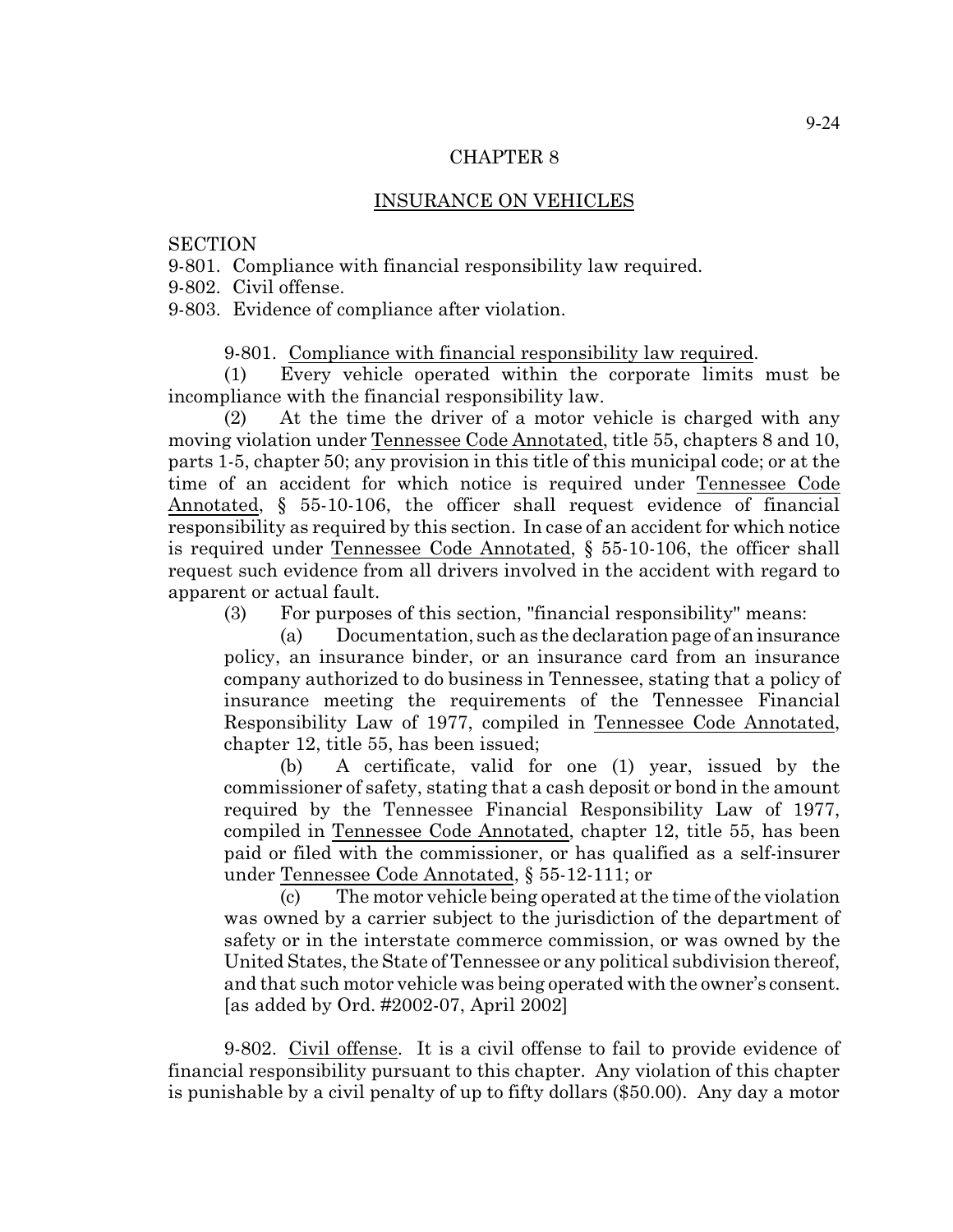vehicle is operated in violation of this chapter is a separate offense. The civil penalty prescribed by this chapter shall be in addition to any other penalty prescribed by the laws of this state or by the town's municipal code of ordinances. [as added by Ord. #2002-07, April 2002]

9-803. Evidence of compliance after violation. On or before the court date, the person charged with a violation of this chapter may submit evidence of compliance with this chapter in effect at the time of the violation. If the court is satisfied that compliance was in effect at the time of the violation, the charge of failure to provide evidence of financial responsibility may be dismissed. [as added by Ord. #2002-07, April 2002]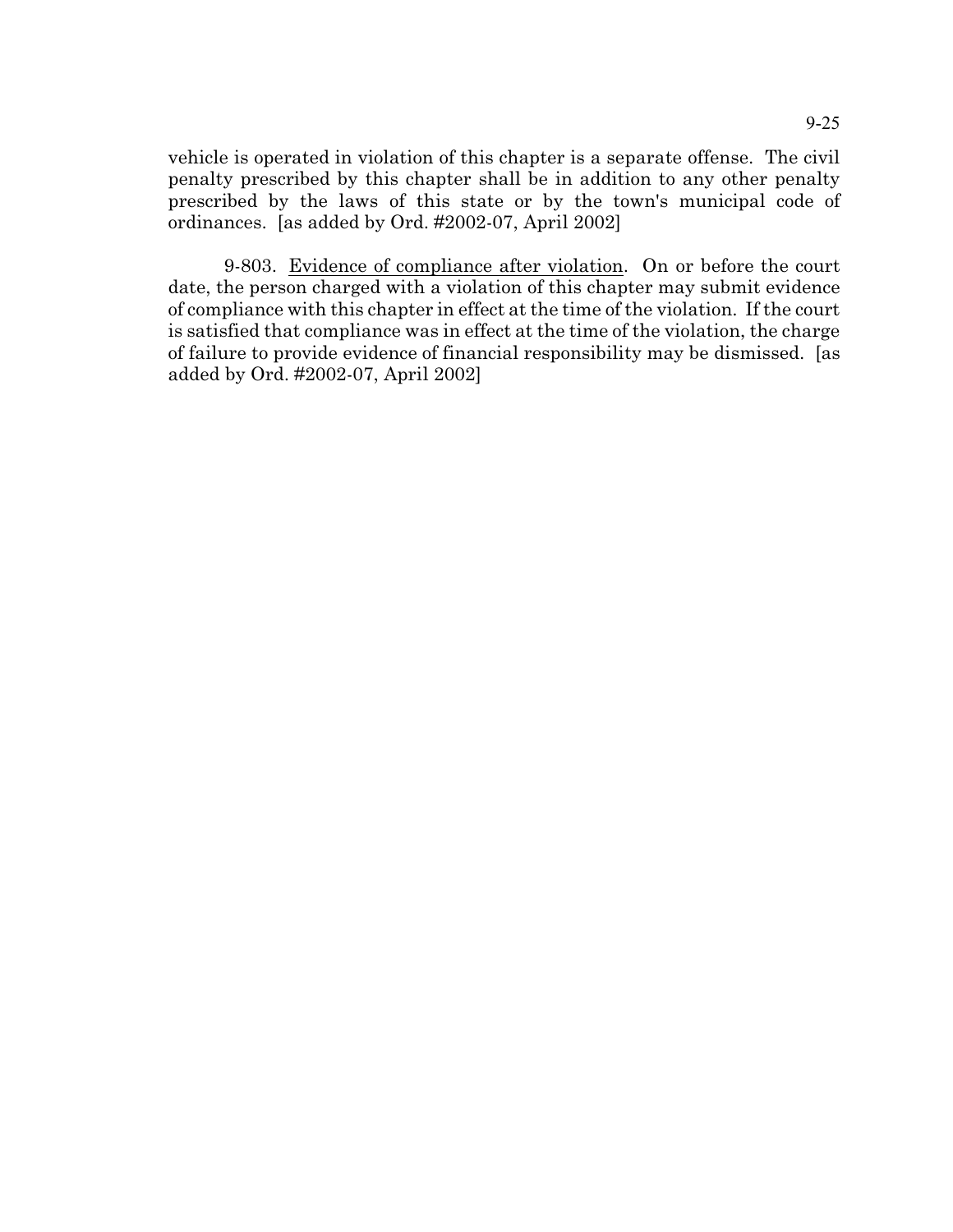# TRAFFIC CONTROL PHOTOGRAPHIC SYSTEM

#### **SECTION**

9-901. Automated enforcement.

- 9-902. Definitions.
- 9-903. General provisions.

9-904. Offense.

9-905. Penalty.

9-901. Automated enforcement. Implementation of a system for capturing violations of traffic control signs, signals, and devices, and speed limits as defined in the code, with a traffic control photographic system that will use the photographic images as prima-facie evidence of the traffic violations and will authorize the Jonesborough Department of Public Safety or an agent of the department to issue civil citations for the violations, said automated enforcement provisions to be in addition to all current methods of traffic enforcement. (as added by Ord. #2008-03, May 2008)

9-902. Definitions. The following words, terms and phrases, when used in this section, shall have the meanings ascribed to them in this section, except where the context clearly indicates a different meaning.

(1) "Citations and warning notices" means:

(a) The name and address of the registered owner of the vehicles;

(b) The registration plate number of the motor vehicle involved in the violation;

(c) The violation charged;

(d) The location of the violation;

(e) The date and time of the violation;

(f) A copy of the recorded image;

(g) The amount of civil penalty imposed and the date by which the civil penalty should be paid;

(h) A personally or electronically signed statement by a member of the police department that, based on inspection of recorded images, the motor vehicle was being operated in violation of § 9-904 of this chapter; and

(i) Information advising the person alleged to be liable under this section:

(i) Of the manner and time in which liability alleged in the citation occurred and that the citation may be contested in the municipal court; and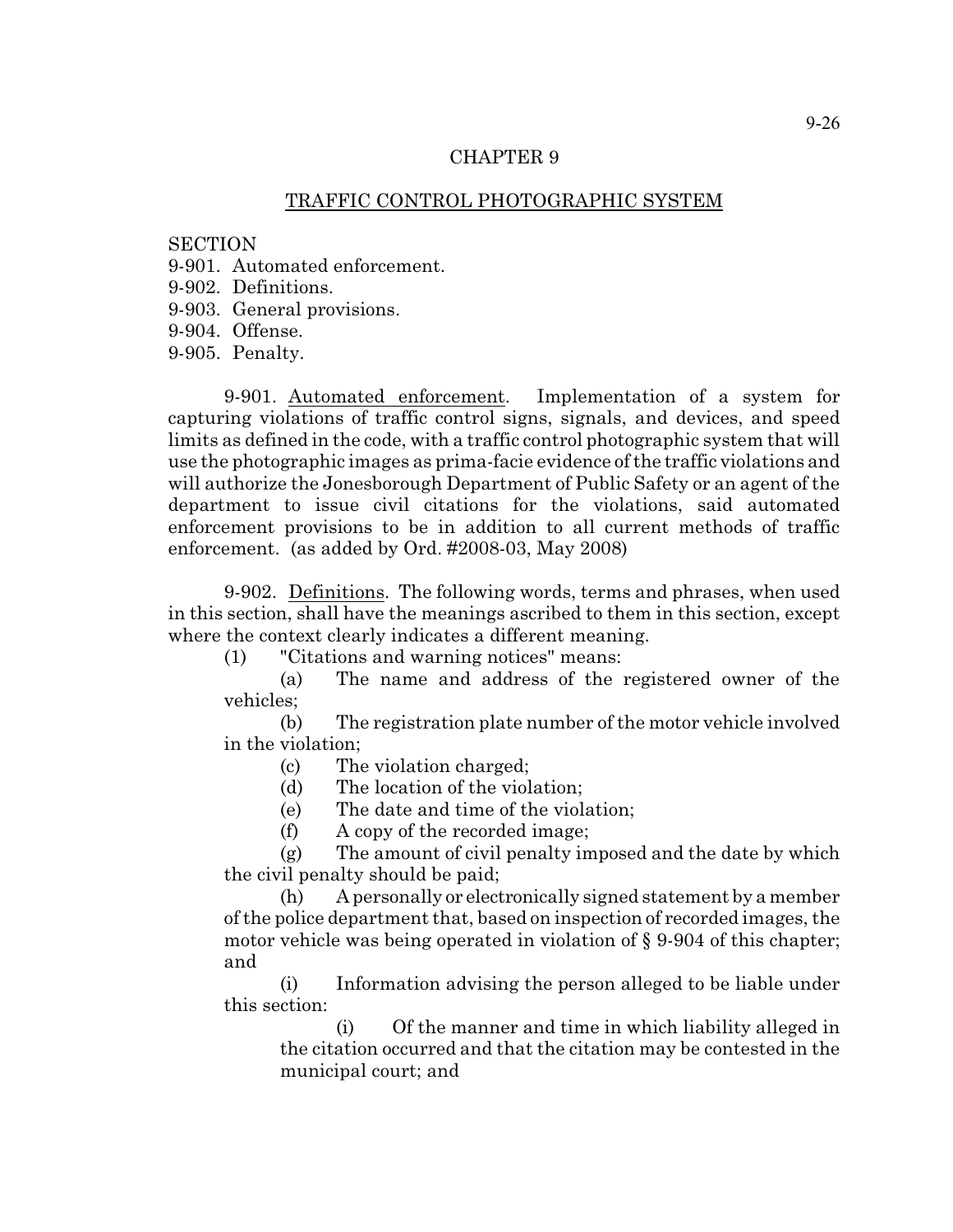(ii) Warning that failure to contest in the manner and time provided shall be deemed an admission of liability and that a default judgment may be entered thereon.

(2) "In operation" means operating in good working condition.

(3) "Recorded images" means images recorded by a traffic control photographic system on:

(a) A photograph;

- (b) A micrograph;
- (c) An electronic image;
- (d) Videotape; or
- (e) Any other medium; and

(f) At least one (1) image or portion of tape, clearly identifying the registration plate number of the motor vehicle.

(4) "System location" means the approach to an intersection toward which a photographic, video or electronic camera is directed and is in operation.

(5) "Traffic control photographic system" means an electronic system consisting of a photographic, video or electronic camera and a vehicle sensor installed to work in conjunction with an official traffic control sign, signal or device and to automatically produce photographs, video or digital images of each vehicle violating a standard traffic control sign, signal, or device.

(6) "Vehicle owner" means the person identified by the state department of safety as the registered owner of a vehicle. (as added by Ord. #2008-03, May 2008, and amended by Ord. #2011-02, Jan. 2011)

9-903. General. (1) The Jonesborough Department of Public Safety or an agent of the police department shall administer the traffic control photographic systems and shall maintain a list of system locations where traffic control photographic systems are installed.

(2) A citation or warning alleging that the violation of  $\S 9-904$  of this chapter occurred, sworn to and by statement signed personally or electronically by a member of the police department or agents of the police department, based on inspection of recorded images produced by a traffic control photographic system, shall be evidence of the facts contained therein and shall be admissible in any proceeding alleging a violation under this section. The citation or warning shall be forwarded by first-class mail to the owner's address as given on the motor vehicle registration. Personal service of process on the owner shall not be required.

(3) Signs to indicate the use of traffic control photographic systems shall be posted. (as added by Ord. #2008-03, May 2008)

9-904. Offense. (1) Except when directed to proceed by a police officer or traffic control signal, every driver shall stop when facing a red signal light at the stop line, or, if none, before entering the crosswalk on the near side of the intersection, and it shall be unlawful for a vehicle to cross the stop line or stop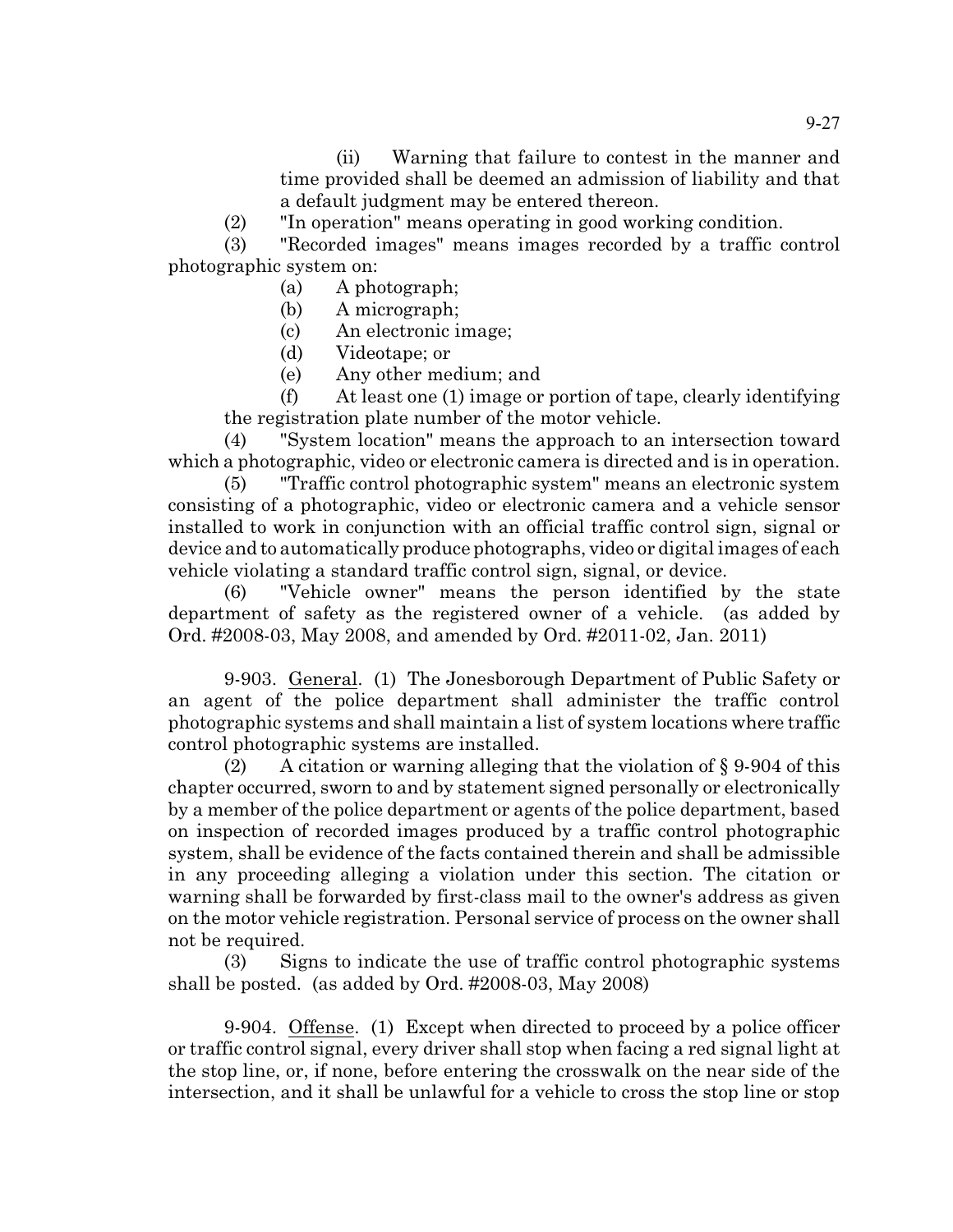point at a system location when facing a red signal light as set out in § 9-407, it shall be unlawful to violate speed limits as set out in § 9-201, or for a vehicle to violate any other traffic regulation specified in this chapter.

(2) A person who receives a citation under § 9-903 may:

(a) Pay the civil penalty, in accordance with the instructions on the citation, which may be paid directly to the municipal court or to the contracted collection agency; or

(b) Elect to contest the citation for the alleged violation.

(3) The owner of a vehicle shall be responsible by strict liability for a violation under this section, which shall be a civil violation only, except by sworn affidavit presented to the court on or before the court date listed in the citation or by sworn evidence in open court, wherein the owner acknowledges that the vehicle was in the care, custody, or control of another person at the time of the violation, and such person accepts responsibility for the violation by written acknowledgment by affidavit or by sworn testimony in court, or the owner submits an affidavit to the court on or before the court date listed in the citation stating under oath that the vehicle was commercially leased at the time of the violation, the name and current address of the person who was the lessee of the vehicle at the time of the violation, and that the vehicle was rented or leased by the person so named from a person in the business of renting or leasing motor vehicles at the time, or as set out in subsection (4)(c) below.

(4) It shall be an affirmative defense to the liability under this section, proven by a preponderance of the sworn evidence that:

(a) The operator of the motor vehicle was acting in compliance with a lawful order of a police officer;

(b) The operator of a motor vehicle violated the instructions of the traffic control signal so as to yield the right-of-way to an immediately approaching authorized emergency vehicle;

(c) The motor vehicle was a stolen vehicle and being operated by a person other than the owner of the vehicle without the effective consent of the owner; provided the owner submits proof acceptable to the court that the theft of the vehicle had been timely reported to the appropriate law enforcement agency;

(d) The license plate depicted in the recorded image of the infraction was a stolen plate being displayed on a motor vehicle other than a motor vehicle for which the plate had been issued; provided that the owner submits proof acceptable to the court that the theft of a license plate had been timely reported to the appropriate law enforcement agency; or

(e) The person who received the notice of violation was not the owner of the motor vehicle at the time of the violation; provided such person supplies proof of the transfer of ownership, and the person provides the name and address of the purchaser or transferee. (as added by Ord. #2008-03, May 2008, and amended by Ord. #2011-02, Jan. 2011)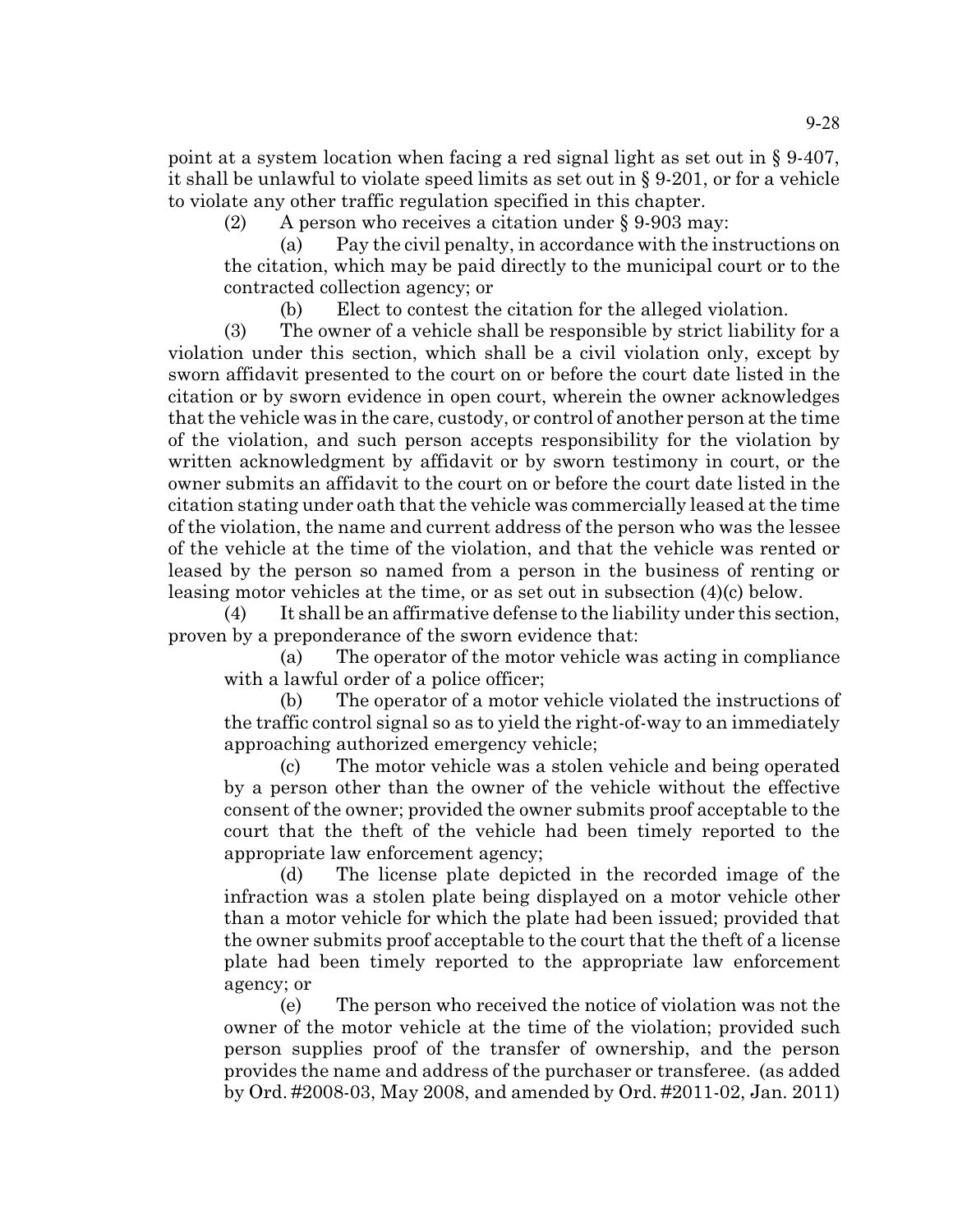9-905. Penalty. (1) Any violation of § 9-904 of this chapter shall subject the responsible person or entity to a civil penalty of fifty dollars (\$50.00) plus the assessment of court costs for each violation. Failure to appear in court on the designated date shall subject the responsible person or entity to a civil penalty of fifty dollars (\$50.00) and the assessment of court costs. Being found by the court as having violated § 9-904 of this chapter shall likewise subject the responsible person or entity to a civil penalty of fifty dollars (\$50.00) and the assessment of court costs. The town may enforce the civil penalties by a civil action in the nature of a debt.

(2) A violation for which a civil penalty is imposed under this section shall not be considered a moving violation and may not be recorded by the police department or the state department of safety on the driving record of the owner or driver of the vehicle and may not be considered in the provision of motor vehicle insurance coverage. (as added by Ord. #2008-03, May 2008, as amended by Ord. #2011-02, Jan. 2011)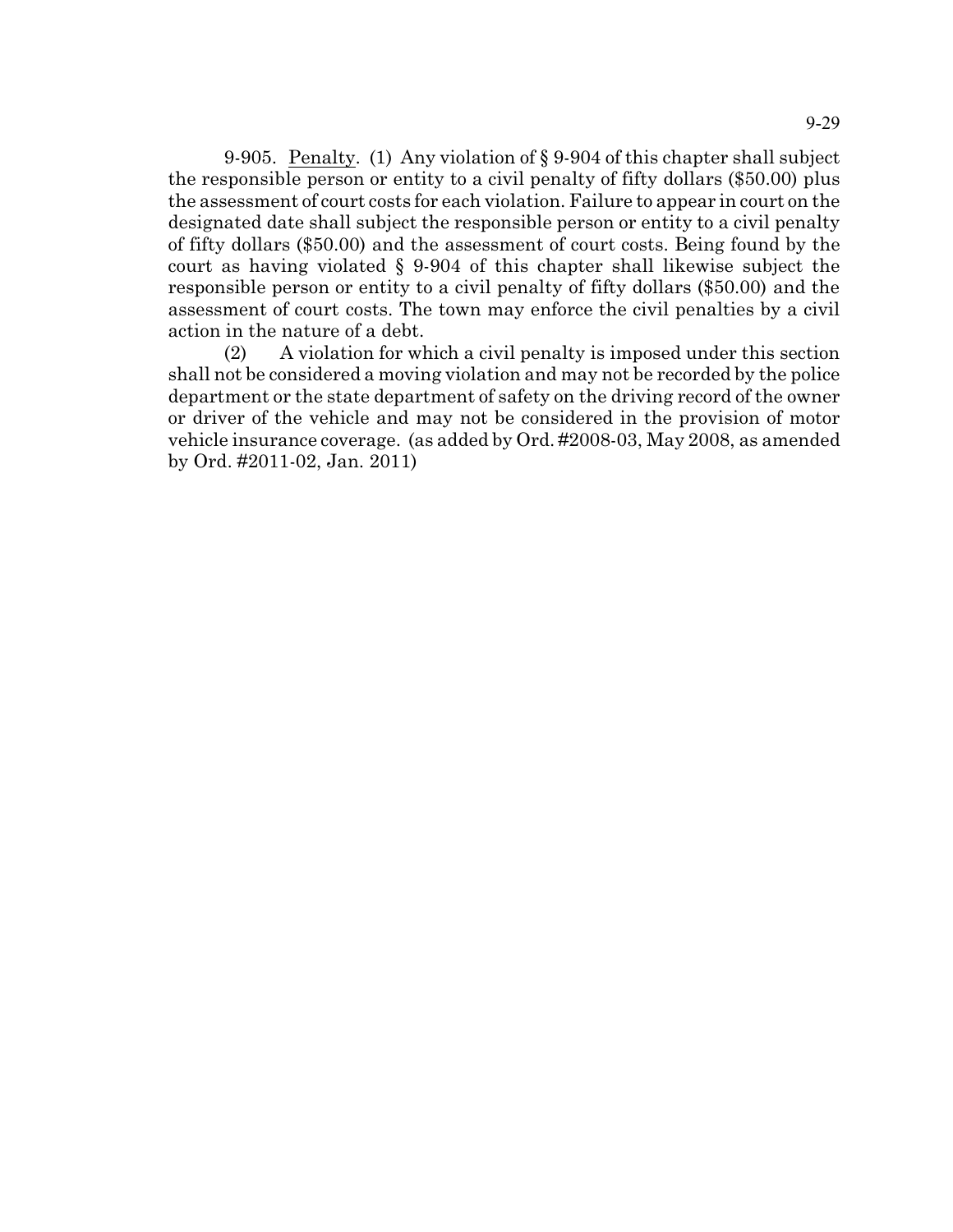## TRUCK ROUTES

## **SECTION**

- 9-1001. Short title.
- 9-1002. Definitions.
- 9-1003. Through-trucks downtown prohibited.
- 9-1004. Truck route established.
- 9-1005. Appropriate signage required.
- 9-1006. Local deliveries or designated truck depot stops.
- 9-1007. GPS directional systems.
- 9-1008. Violations.

9-1001. Short title. This chapter shall be known as the "Truck Route Ordinance of the Town of Jonesborough." [as added by Ord. #2016-10, Sept. 2016 *Ch12\_04-09-18*]

9-1002. Definitions. For the purpose of this chapter, the following words and terms shall have the meanings ascribed to them in this section, except where the content clearly indicates a different meaning.

(1) "Downtown Jonesborough" means anywhere in Jonesborough's historic district, especially Main Street downtown, but also areas of narrow street width and reduced turning radius that make it difficult or impossible for a large truck to navigate without causing congestion and/or traffic safety issues.

(2) "GPS system" means a directional system available to drivers that provides information on available traffic routes that helps said drivers navigate the shortest or most appropriate way possible from one (1) point to another.

(3) "Through-truck" means a tractor-trailer vehicle with eighteen (18) wheels or more, or a large delivery vehicle with a minimum of ten (10) wheels that is intending to travel through Jonesborough without stopping to make a documented delivery.

(4) "Truck route signage" means those signs erected for the purpose of directing truck drivers to the appropriate truck route(s) through Jonesborough. [as added by Ord. #2016-10, Sept. 2016 *Ch12\_04-09-18*]

9-1003. Through-trucks downtown prohibited. (1) Through-trucks or large delivery vehicles attempting to travel through the Town of Jonesborough without a delivery downtown are prohibited from traveling through downtown Jonesborough or on streets within the historic district connecting to Main Street and downtown.

(2) Through-trucks are prohibited from using Washington Drive and Boone Street to access US-11E (SR-34) or Main Street in order to travel through Jonesborough, and are prohibited from traveling on MainStreet from Oak Grove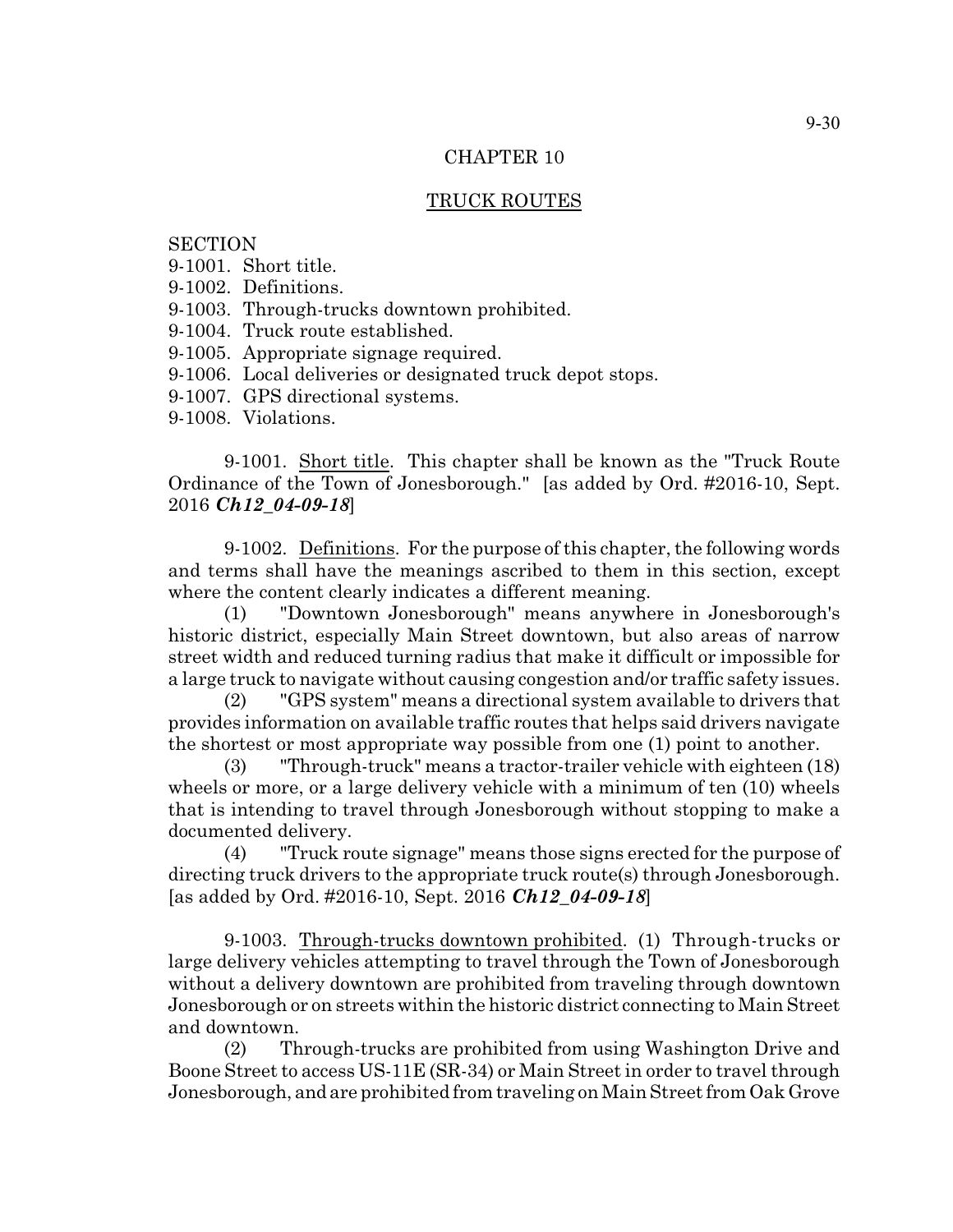Avenue (SR-81) through downtown to Headtown Road. [as added by Ord. #2016-10, Sept. 2016 *Ch12\_04-09-18*]

9-1004. Truck route(s) established. (1) Trucks, whether through-trucks or large delivery trucks, are expected to travel on Jackson Boulevard, US-11E (SR-34), on Boones Creek Road (SR-354), on SR-81 and on SR-353 in Jonesborough.

(2) Persimmon Ridge Road which connects SR-81 to US-11E is Jonesborough's designated truck route to be used by all through-trucks traveling to and from US-11E (SR-34) and SR-81 and SR-353 in Jonesborough. [as added by Ord. #2016-10, Sept. 2016 *Ch12\_04-09-18*]

9-1005. Appropriate signage required. The Jonesborough Police Department with the assistance of the Street Department of Jonesborough shall install signage that notifies drivers of through-trucks the direction to the Persimmon Ridge Road truck route as well as signage prohibiting access to downtown Jonesborough via Boone Street, Washington Drive or other such streets that might provide inappropriate access to through-truck traffic into downtown Jonesborough. [as added by Ord. #2016-10, Sept. 2016 *Ch12\_04-09-18*]

9-1006. Local deliveries or designated truck depot stops. Large trucks making deliveries into Jonesborough may travel on any public street that is capable of providing the width and turning radius necessary to safely access delivery sites. However, the Jonesborough Police Department is authorized to limit or prohibit local access to any large delivery vehicle the police department determines will create a public safety or congestion problem while carrying out the delivery. The police department may also require a size restriction on trucks undertaking deliveries on a regular basis in the downtown historic area. Large trucks going to and from a truck depot in Jonesborough must use the access route(s) designated by the Jonesborough Police Department, with any applicable route designation being subject to review, if questioned, by the board of mayor and aldermen. [as added by Ord. #2016-10, Sept. 2016 *Ch12\_04-09-18*]

9-1007. GPSdirectional systems. Jonesborough's ordinance establishing designated truck routes and prohibited streets to through-truck traffic in Jonesborough is not in any manner diminished, modified, or replaced by information a driver of a through-truck vehicle may obtain through a GPS directional system. Drivers shall be responsible for observing and reading signage erected to direct through-truck traffic in Jonesborough. [as added by Ord. #2016-10, Sept. 2016 *Ch12\_04-09-18*]

9-1008. Violations. Any violation of this chapter shall subject the responsible driver or entity to a penalty of fifty dollars (\$50.00) plus an